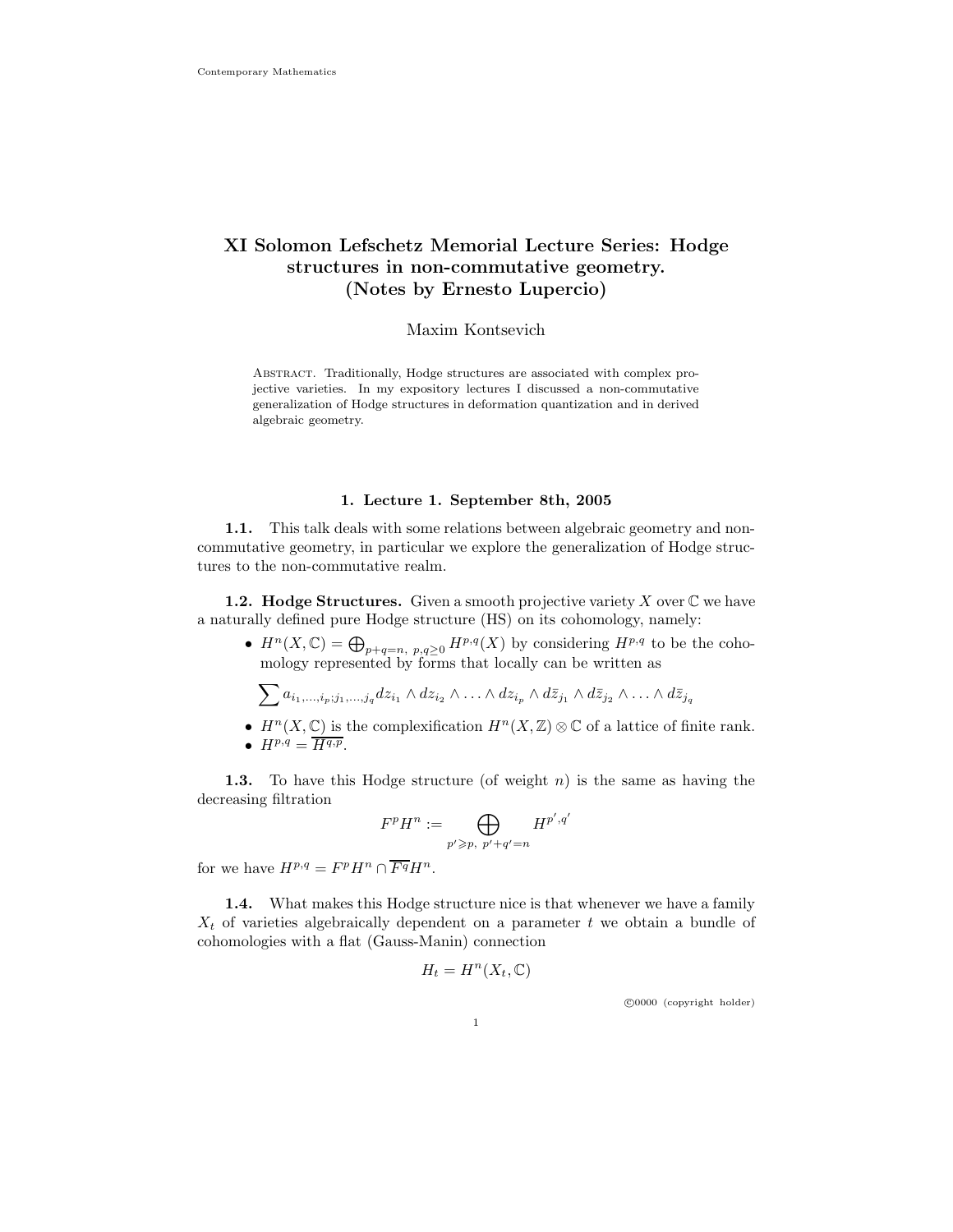over the space of parameters, and  $F_t^p$  is a *holomorphic* subbundle (even though  $H_t^{p,q}$  is not). Deligne developed a great theory of mixed Hodge structures that generalizes this for any variety perhaps singular or non-compact.

1.5. Non-commutative geometry. Non-commutative geometry (NCG) has been developed by Alain Connes [3] with applications regarding foliations, fractals and quantum spaces in mind, but not algebraic geometry. In fact it remains unknown what a good notion of non-commutative complex manifold is.

**1.6.** There is a calculus associated to NC spaces. Suppose **k** is a field and for the first talk the field will always be  $\mathbb{C}$ , only in the second talk finite fields become relevant. Let A be a unital, associative algebra over k. An idea of Connes is to mimic topology, namely forms and the de Rham differential in this framework. We define the Hochschild complex  $C_{\bullet}(A, A)$  of A as a negatively graded complex (for we want to have all differentials of degree  $+1$ ),

$$
\xrightarrow{\partial} A \otimes A \otimes A \otimes A \xrightarrow{\partial} A \otimes A \otimes A \xrightarrow{\partial} A \otimes A \xrightarrow{\partial} A,
$$

where  $A^{\otimes k}$  lives on degree  $-k+1$ . The differential  $\partial$  is given by

$$
\partial(a_0\otimes\cdots\otimes a_n)=a_0a_1\otimes a_2\otimes\cdots\otimes a_n-a_0\otimes a_1a_2\otimes\cdots\otimes a_n
$$

$$
+ \ldots + (-1)^{n-1} a_0 \otimes a_1 \otimes \cdots \otimes a_{n-1} a_n + (-1)^n a_n a_0 \otimes a_1 \otimes \cdots \otimes a_{n-1}.
$$

This formula is more natural when we write terms cyclically:



for  $a_0 \otimes \cdots \otimes a_n$ . It is very easy to verify that  $\partial^2 = 0$ .

1.7. Homology of the Hochschild complex have an abstract meaning

$$
\text{Ker }\partial/\text{Im }\partial = \text{Tor}^{A\otimes_kA^\text{op}-\text{mod}}_{\bullet}(A,A).
$$

1.8. An idea in NC geometry is that as A replaces a commutative space the Hochschild homology of A replaces in turn the complex of differential forms.

THEOREM 1.8.1 (Hochschild-Konstant-Rosenberg, 1961, [6]). Let X be a smooth affine algebraic variety, then if  $A = \mathcal{O}(X)$  we have

$$
HH_i(X) := H^{-i}(C_{\bullet}(A, A); \partial) \cong \Omega^i(X)
$$

where  $\Omega^{i}(X)$  is the space of *i*-forms on X.

The proof is very easy: consider the diagonal embedding  $X \xrightarrow{\Delta} X \times X$  and by remembering that the normal bundle of  $\Delta$  is the tangent bundle of X we have

$$
HH_{\bullet}(X) = \text{Tor}_{\bullet}^{\text{Quasi-coherent}(X \times X)}(\mathcal{O}_{\Delta}, \mathcal{O}_{\Delta})
$$

this together with a local calculation gives the result.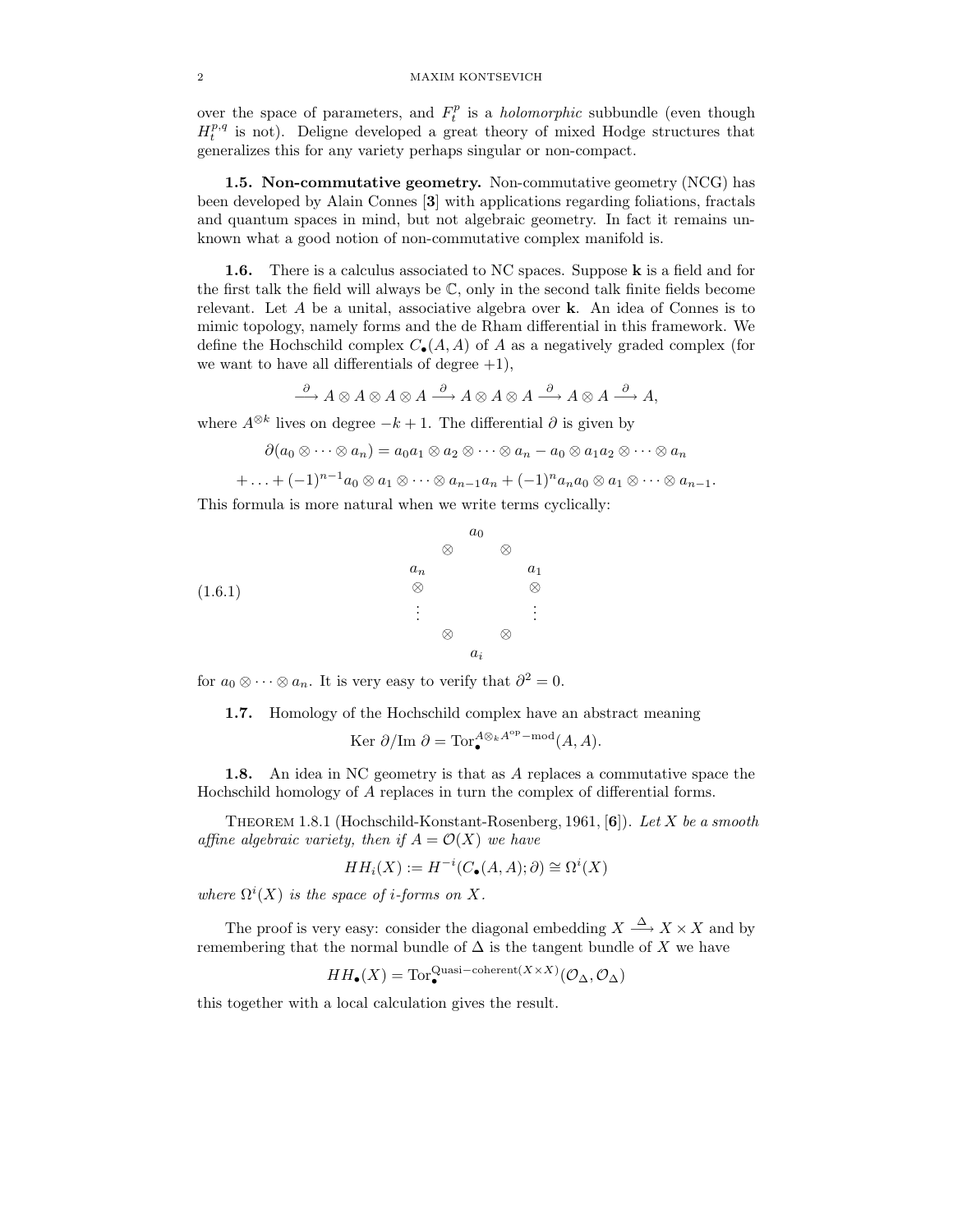1.9. The Hochschild-Konstant-Rosenberg theorem motivates us to think of  $HH<sub>i</sub>(A)$  as a space of differential forms of degre i on a non-commutative space.

Note that if A is non-commutative we have

$$
H^0(C_{\bullet}(A, A); \partial) = A/[A, A].
$$

Also, for commutative  $A = \mathcal{O}(X)$ , if given an element  $a_0 \otimes \cdots \otimes a_n$  in  $C_{\bullet}(A, A)$  the corresponding form is given by  $\frac{1}{n!}a_0 da_1 \wedge \ldots \wedge da_n$ .

**1.10.** There is a reduced version of the complex  $C_{\bullet}^{\text{red}}(A, A)$  with the same cohomology obtained by reducing modulo constants all but the first factor

 $\longrightarrow A \otimes A/(\mathbf{k} \cdot 1) \otimes A/(\mathbf{k} \cdot 1) \longrightarrow A \otimes A/(\mathbf{k} \cdot 1) \longrightarrow A.$ 

1.11. Connes main observation is that we can write a formula for an additional differential B on  $C_{\bullet}(A, A)$  of degreee -1, inducing a differential on  $HH_{\bullet}(A)$ that generalizes the de Rham differential:

$$
B(a_0\otimes a_1\otimes\cdots\otimes a_n)=\sum_{\sigma}(-1)^{\sigma}1\otimes a_{\sigma(0)}\otimes\cdots\otimes a_{\sigma(n)}
$$

where  $\sigma \in \mathbb{Z}/(n+1)\mathbb{Z}$  runs over all cyclic permutations. It is easy to verify that

$$
B^2 = 0, \quad B\partial + \partial B = 0, \quad \partial^2 = 0,
$$

which we depict pictorially as

$$
\cdots \xrightarrow{\qquad B \qquad \qquad } A \otimes A/1 \otimes A/1 \xrightarrow{\qquad B \qquad \qquad } A \otimes A/1 \xrightarrow{\qquad B \qquad \qquad } A
$$

that by taking cohomology gives us a complex (Ker  $\partial/\text{Im }\partial$ ; B). A naive definition on the de Rham cohomology in this context is the homology of this complex Ker  $B/\text{Im } B$ .

**1.12.** We can do better by defining the negative cyclic complex  $C_{\bullet}^{-}(A)$ , which is formally a projective limit (here u is a formal variable,  $deg(u) = +2$ ):

$$
C_{\bullet}^-:=\big(C_{\bullet}^{\text{red}}(A,A)[[u]]; \partial+uB\big)=\varinjlim_{\overleftarrow{N}}(C_{\bullet}^{\text{red}}(A,A)[u]/u^N; \partial+uB).
$$

1.13. We define the periodic complex as an inductive limit

$$
C_{\bullet}^{\text{per}} := (C_{\bullet}^{\text{red}}(A, A)((u)); \partial + uB) = \varinjlim_{i} (u^{-i} C_{\bullet}^{\text{red}}(A, A)[[u]]; \partial + uB).
$$

This turns out to be a  $\mathbf{k}((u))$ -module and this implies that u induces a sort of Bott periodicity. The resulting cohomology groups called (even, odd) periodic cyclic homology and are written (respectively)

$$
HP_{\text{even}}(A), \qquad HP_{\text{odd}}(A).
$$

This is the desired replacement for de Rham cohomology.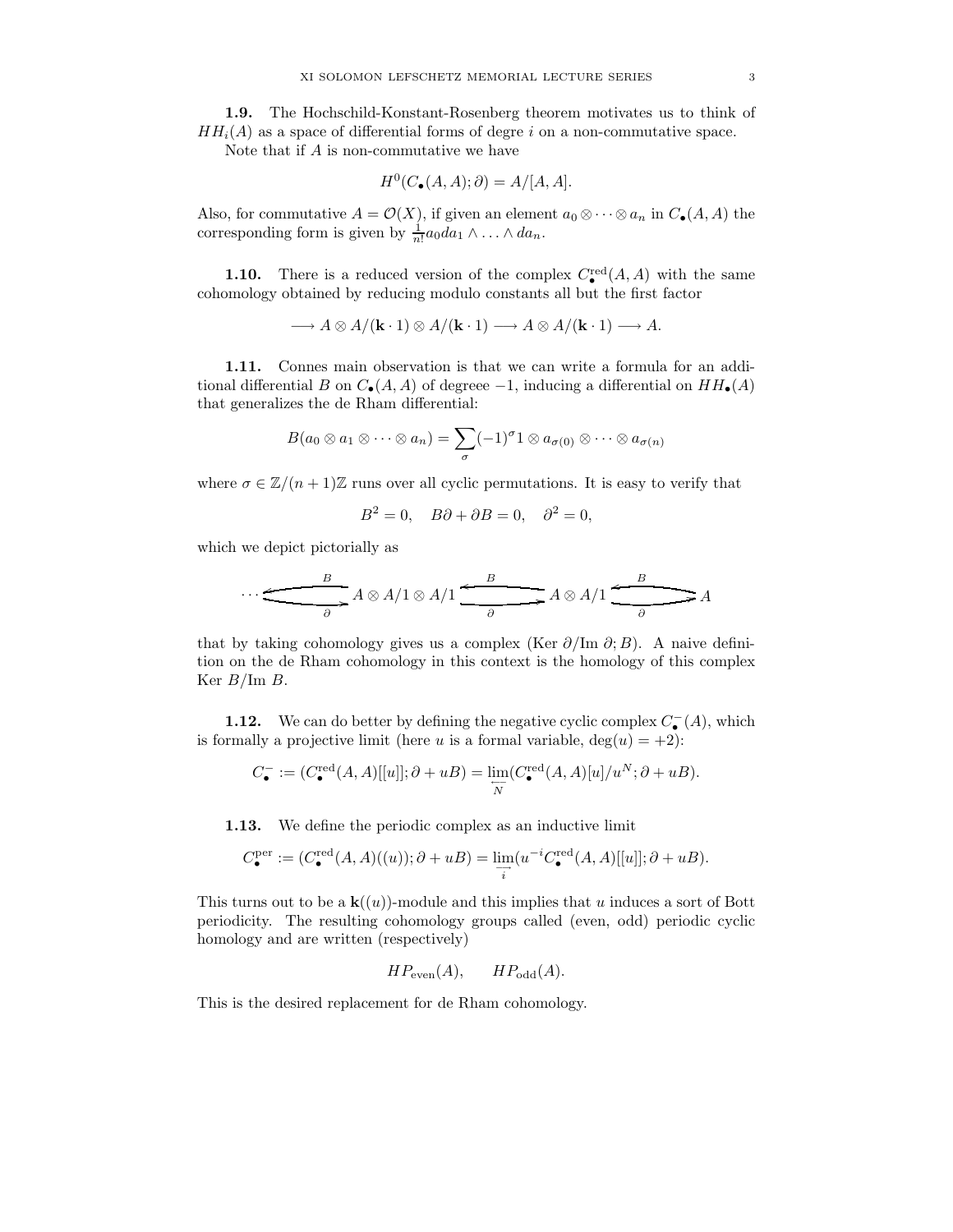**1.14.** Let us consider some examples. When  $A = C^{\infty}(X)$  is considered as a nuclear Fréchet algebra, and if we interpret the symbol  $\otimes$  as the topological tensor product then we have the canonical isomorphisms:

$$
HP_{\text{even}}(A) \cong H^0(X, \mathbb{C}) \oplus H^2(X, \mathbb{C}) \oplus \cdots
$$
  

$$
HP_{\text{odd}}(A) \cong H^1(X, \mathbb{C}) \oplus H^3(X \mathbb{C}) \oplus \cdots
$$

THEOREM 1.14.1 (Feigin-Tsygan, [4]). If X is a singular affine algebraic variety and  $X_{\text{top}}$  its underlying topological space then

$$
HP_{\text{even}}(A) \cong H^{\text{even}}(X_{\text{top}}, \mathbb{C})
$$

and

$$
HP_{\text{odd}}(A) \cong H^{\text{odd}}(X_{\text{top}}, \mathbb{C})
$$

(that are finite dimensional).

There is a natural lattice  $H^{\bullet}(X,\mathbb{Z})$  but we will see later that the "correct" lattice should be slightly different.

1.15. Everything we said before can be defined for a differential graded algebra (dga) rather than only for an algebra A. Recall that a dga  $(A, d)$  consists of

•  $A = \bigoplus_{n \in \mathbb{Z}} A^n$  a graded algebra with a graded product

$$
A^{n_1} \otimes A^{n_2} \longrightarrow A^{n_1+n_2}.
$$

•  $d_A: A^n \longrightarrow A^{n+1}$  a differential satisfying the graded Leibniz rule. For example given a manifold X on has the de Rham dga  $(\Omega^{\bullet}(X); d)$ .

**1.16.** The definition of the degree in for  $C_{\bullet}(A, A)$  is given by

$$
\deg(a_1\otimes\cdots\otimes a_n):=1-n+\sum_i\deg(a_i).
$$

It is not hard to see that

$$
rank(HP_{\bullet}(A)) \leqslant rank(HH_{\bullet}(A)),
$$

and therefore, if the rank of the Hochschild homology is finite so is the rank of the periodic cyclic homology.

**1.17. Hodge filtration on**  $HP_{\bullet}(A)$ . We define  $F^{n}HP_{\text{even}}(A)$  as the classes represented by sequences  $\gamma_i \in C_i(A, A), i \in 2\mathbb{Z}$  (namely  $\sum \gamma_i u^{i/2}$ ) such that  $i \geq 2n$ . Similarly we define  $F^{n+1/2}HP_{odd}(A)$ .

1.18. We have an interesting instance of this situation in ordinary topology  $A = C^{\infty}(X)$ . Here we have:

$$
HP_{\text{even}}(A) = H^0(X) \oplus H^2(X) \oplus H^4(X) \oplus H^6(X) \oplus \cdots
$$

and  $F^0 = HP_{even}(A), F^1 = H^2(X) \oplus H^4(X) \oplus H^6(X) \oplus \cdots$  and so on. In noncommutative geometry this filtration is the best you can do for, there is no individual cohomologies.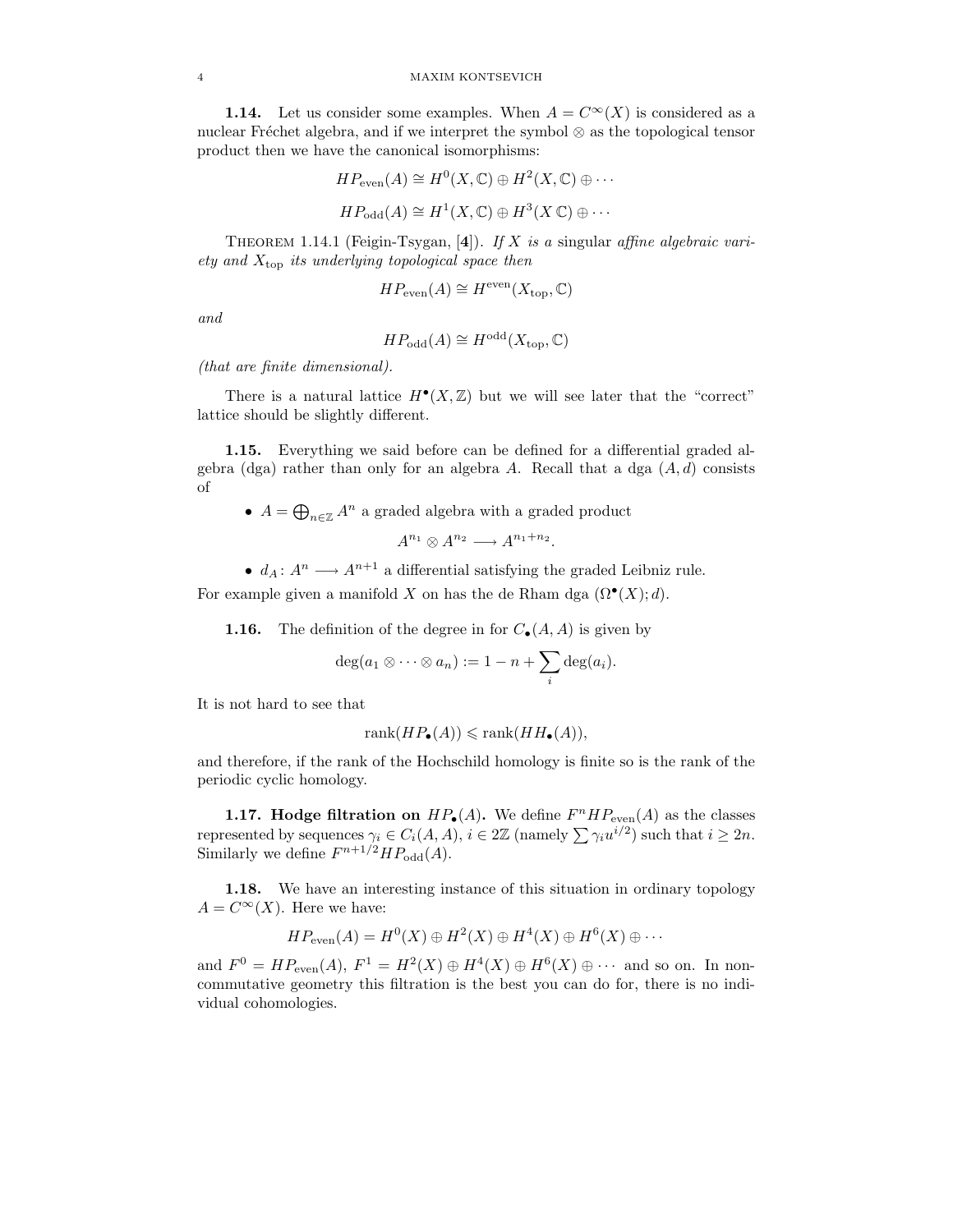**1.19.** Consider X an algebraic variety (not necessarily affine). Weibel  $[15]$ gave a sheaf-theoretic definition of  $HH_{\bullet}(X)$  and  $HP_{\bullet}(X)$ . Namely, if X is given by affine open charts

$$
X = \bigcup_{1 \leq i \leq r} U_i,
$$

we obtain not an algebra, but a cosimplicial algebra

$$
\mathcal{A}_k := \oplus_{(i_0,\ldots,i_k)} \mathcal{O}(U_{i_0} \cap \ldots \cap U_{i_k}),
$$

whose total complex  $\text{Tot}(C_{\bullet}(\mathcal{A}_{\bullet})) = C_{\bullet}(X)$  still has two differentials B and  $\partial$  as before. In fact

$$
H^{\bullet}(C_{\bullet}(X),\partial) = \text{Tor}_{\bullet}^{\text{Quasi-coherent}(X \times X)}(\mathcal{O}_{\Delta}, \mathcal{O}_{\Delta}),
$$

that is graded in both positive and negative degrees.

Weibel observed that one can recover a tilted version of the Hodge diamond in this manner. For smooth projective  $X$  one has

$$
HP_{\bullet}(X) := HP_{\bullet}(\mathcal{A}_{\bullet}) = H^{\bullet}(X)
$$

and the filtration we defined becomes

$$
F^{i}(HP_{\bullet}) = \bigoplus_{p=i+n/2} F^{p}H^{n}(X), \quad i \in \frac{1}{2}\mathbb{Z},
$$

reshuffling thus the usual Hodge filtration.

Observe that in this example we have:

$$
H^{p,q} \subset F^{\frac{p-q}{2}}.
$$

1.20. In general one can directly repalce an algebraic variety by a dga using a theorem by Bondal and van den Bergh. For example, if X is a smooth projective variety X and let  $\mathcal E$  be a sufficiently "large" bundle over X. You may take for instance  $\mathcal{E} = \mathcal{O}(0) + \mathcal{O}(1) + \cdots + \mathcal{O}(N)$  for sufficiently large N (usually  $N = \dim X$ suffices). Take the algebra  $A$  to be

$$
\mathcal{A} := (\Gamma(X,\mathrm{End}(\mathcal{E}) \otimes \Omega^{0,1});\bar{\partial}).
$$

Then one can show that one can repeat the previous constructions obtaining the corresponding filtration.

**1.21.** Take  $X_{\text{alg}}$  to be a smooth algebraic variety over  $\mathbb{C}$  and let  $X_{C^{\infty}}$  be its underlying smooth manifold. Consider the natural map

$$
X_{C^{\infty}} \longrightarrow X_{\text{alg}}.
$$

This map induces an isomorphism

$$
HP_{\bullet}(X_{C^{\infty}}) \longleftarrow HP_{\bullet}(X_{\text{alg}}).
$$

This isomorphism is compatible with the Hodge filtrations but the filtrations are different.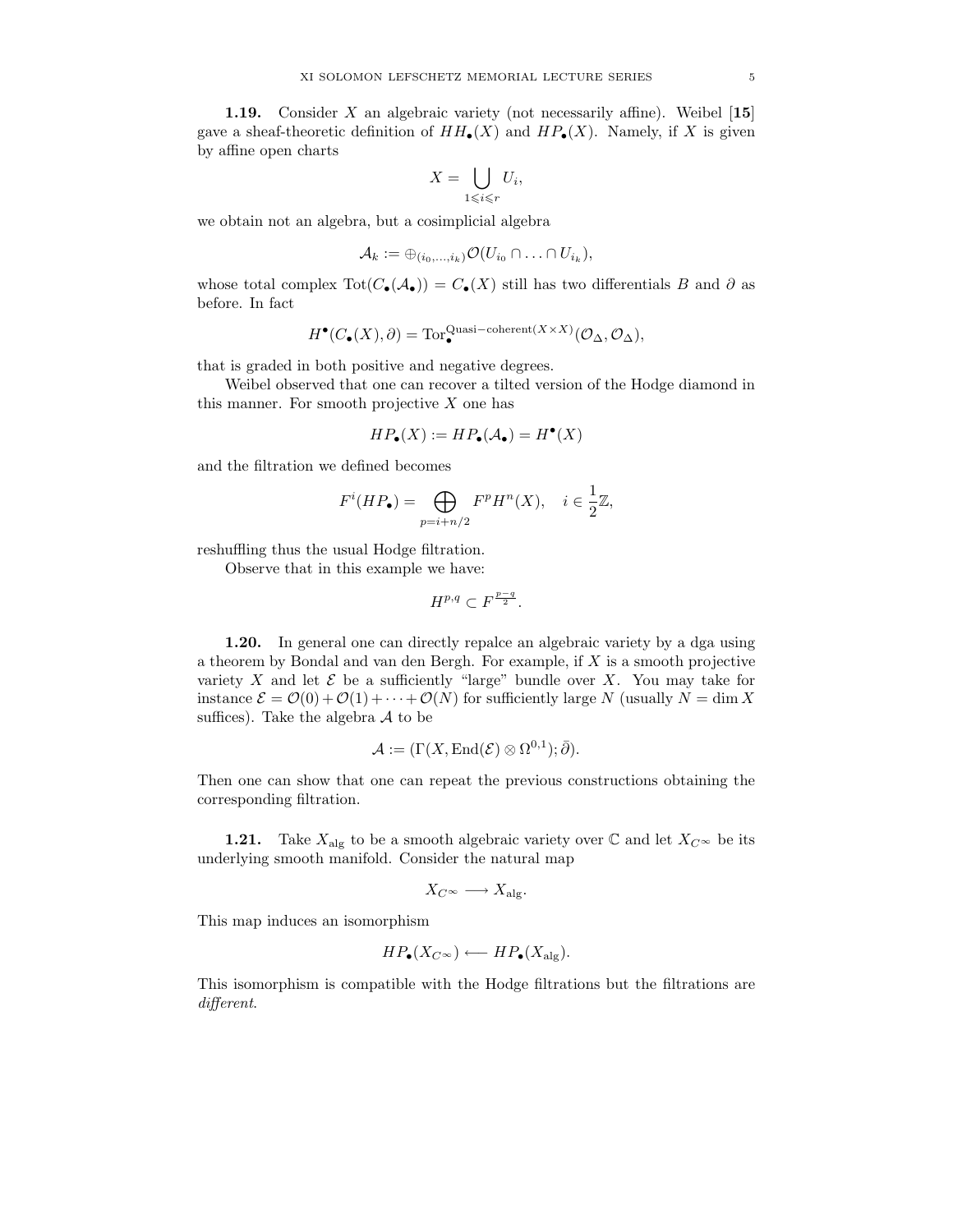1.22. The next important ingredients are the integer lattices. Notice that  $H^{\bullet}(X,\mathbb{C})$  has a natural integer lattice  $H^{\bullet}(X,\mathbb{Z})$ , which allows us to speak of periods, for example. There is also another lattice commensurable with  $H^{\bullet}(X,\mathbb{Z})$ , namely, the topological K-theory  $K^{\bullet}_{\text{top}}(X) := K^{\text{even}}(X_{C^{\infty}}) \oplus K^{\text{odd}}(X_{C^{\infty}})$ .

Let A be an algebra, then we get  $K_0(A)$  by considering the projective modules over A. There is a Chern character map



Here it may be appropriate to recall that  $HP_{\bullet}(A)$  is a Morita invariant and that therefore we can replace A by  $A \otimes Mat_{n \times n}$  for  $Mat_{n \times n}$  a matrix algebra.

If  $\pi \in A$  is a projector (namely  $\pi^2 = \pi$ ) we have explicitly

$$
ch(\pi) = \pi - \frac{2!}{1!}(\pi - 1/2) \otimes \pi \otimes \pi \cdot u + \frac{4!}{2!}(\pi - 1/2) \otimes \pi \otimes \pi \otimes \pi \otimes \pi \cdot u^{2} + \dots
$$

There is a similar story for  $K_1(A) \longrightarrow HP_{\text{odd}}(A)$ , and also for higher K-theory.

**1.23.** If 
$$
A = C^{\infty}(X)
$$
 then the image of  $K_0(A) = K_{\text{top}}^0(X)$  is up to torsion  

$$
H^0(X, \mathbb{Z}) \oplus H^2(X, \mathbb{Z}) \cdot 2\pi i \oplus H^4(X, \mathbb{Z}) \cdot (2\pi i)^2 \oplus \cdots.
$$

We have of course  $K^0_{\text{top}}(X) \otimes \mathbb{Q} = H^{\text{even}}(X, \mathbb{Q})$  but the lattice is different and so Bott periodicity is broken. In order to restore it we must rescale the odd degree part of the lattice by a factor of  $\sqrt{2\pi i}$ , and then we obtain

$$
H^1(X,\mathbb{Z})\cdot\sqrt{2\pi i}\oplus H^3(X,\mathbb{Z})\cdot(\sqrt{2\pi i})^3\oplus\cdots
$$

We call this new lattice the *non-commutative integral cohomology* 

$$
H_{\mathrm{NC}}^{\bullet}(X,\mathbb{Z}) \subset HP_{\bullet}(C^{\infty}(X)).
$$

PROPOSITION 1.23.1. For  $A = C^{\infty}(X)$  the image up to torsion of

$$
ch: K_n(A) \longrightarrow HP_{(n \mod 2)}(A)
$$

is

$$
(2\pi i)^{n/2} H_{\mathrm{NC}}^{(n \mod 2)}(X, \mathbb{Z}).
$$

1.24. We are ready to formulate one of the main problems in non-commutative geometry. Let A be a dga over C. Define a nuclear, Frechét algebra  $A_C \sim$  satisfying Bott periodicity  $K_i(A_{C^{\infty}}) \cong K_{i+2}(A_{C^{\infty}}), i \geq 0$  together with an algebra homomorphism  $A \to A_{C^{\infty}}$  satisfying:

• The homomorphism  $A \to A_{C^{\infty}}$  induces an isomorphism

$$
HP_{\bullet}(A) \cong HP_{\bullet}(A_{C^{\infty}}),
$$

• ch :  $K_n(A_{C^{\infty}}) \longrightarrow HP_{\bullet}(A_{C^{\infty}})$  is a lattice, i.e. when we tensor with  $\mathbb C$  we obtain an isomorphism

$$
K_n(A_C \otimes) \otimes_{\mathbb{Q}} \mathbb{C} \xrightarrow{\cong} HP_{(n \mod 2)}(A_C \otimes).
$$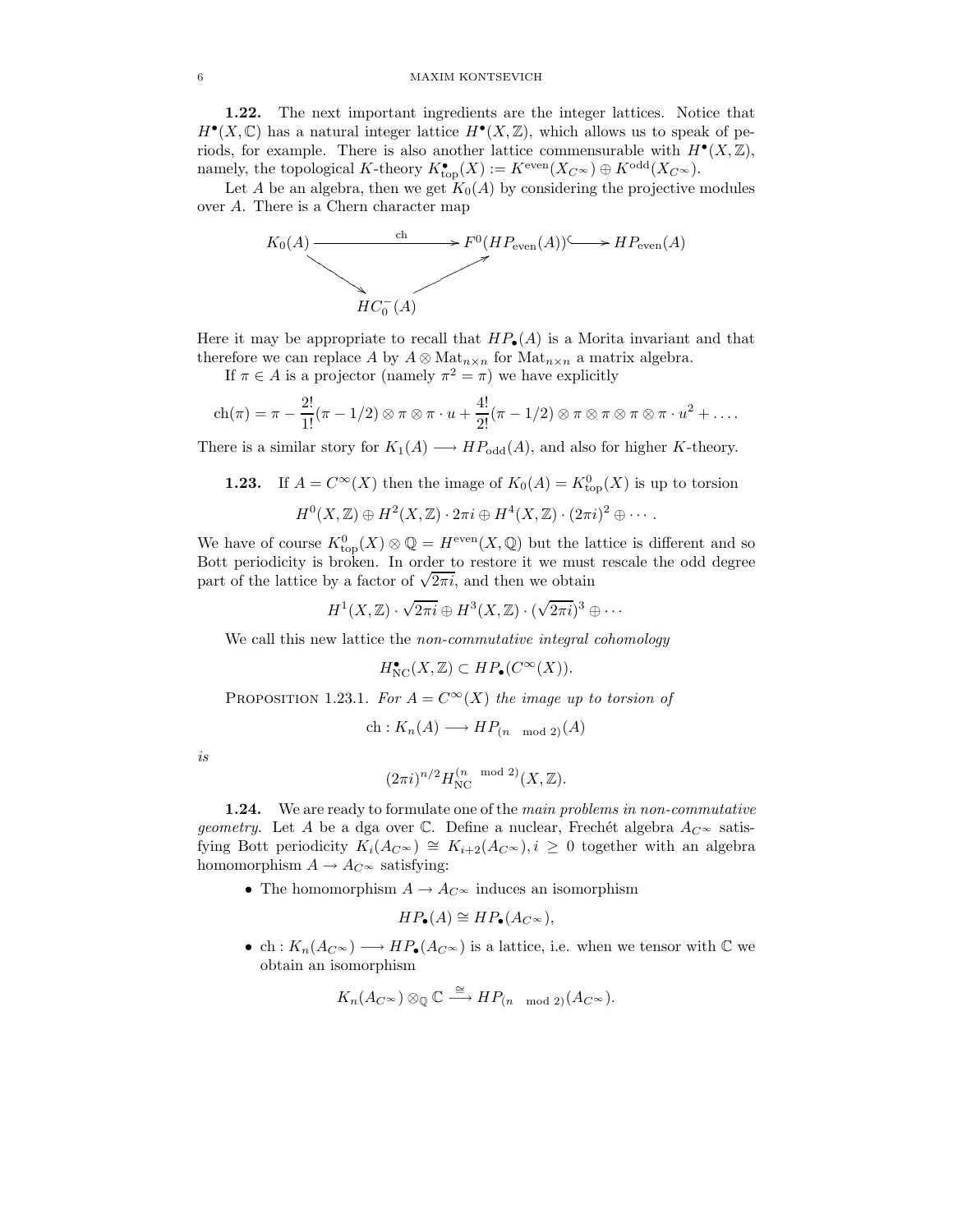1.25. Consider for example the case of a commutative algebra A. Every such algebra is an inductive limit of finitely generated algebras

$$
A=\lim_{\rightarrow} A_n
$$

where each  $A_n$  can be thought of as a singular affine variety. In general  $HP_{\bullet}(A) \neq$  $\lim_{\rightarrow} HP_{\bullet}(A_n)$ , but the right hand side is a better definition for  $HP_{\bullet}(A)$ . In this case we find that the lattice we are looking for is simply

$$
\lim_{\longrightarrow} K_{\operatorname{top}}^{\bullet}(\operatorname{Spec} A_n(\mathbb{C})).
$$

1.26. We will attempt now to explain some non-commutative examples that are close to the commutative realm, and are obtained by a procedure called deformation quantization. Let us consider first a  $C^{\infty}$  non-commutative space.

Let  $T_{\theta}^2$  be the non-commutative torus (for  $\theta \in \mathbb{R}$ ) so that  $C^{\infty}(T_{\theta}^2)$  is precisely all the expressions of the form

$$
\sum_{n,m\in\mathbb{Z}} a_{n,m} \hat{z}_1^n \hat{z}_2^m, \quad a_{n,m}\in\mathbb{C},
$$

such that for all  $k$  we have

$$
a_{m,n} = O((1+|n|+|m|)^{-k}),
$$

and

$$
\hat{z}_1 \hat{z}_2 = e^{i\theta} \hat{z}_2 \hat{z}_1.
$$

For  $\theta \in 2\pi\mathbb{Z}$  we get the usual commutative torus.

1.27. We will also consider some non-commutative *algebraic* spaces obtained by deformation quantization. Start by taking a smooth affine algebraic variety  $X$ and a bi-vector field  $\alpha \in \Gamma(X, \bigwedge^2 TX)$ . Define, as is usual, the bracket by

$$
\{f,g\}:=\langle \alpha, df \wedge dg \rangle.
$$

Field  $\alpha$  defines a Poisson structure iff the bracket satisfies the Jacobi identity. We will call  $\alpha$  admissible at infinity is there exists a smooth projective variety  $\overline{X} \supset \overline{X}$ and a divisor  $\bar{X}_{\infty} = \bar{X} - X$  so that  $\alpha$  extends to  $\bar{X}$  and the ideal sheaf  $\mathcal{I}_{\bar{X}_{\infty}}$  is a Poisson ideal (closed under brackets).

**1.28.** The simplest instance of this is when  $X = \mathbb{C}^n$ ,  $\bar{X} = \mathbb{C}P^n$  and the admissibility condition for  $\alpha = \sum_{i,j} \alpha_{i,j} \partial_i \wedge \partial_j$  reads  $\deg(\alpha_{ij}) \leq 2$ .

1.29. We have the following [10]:

THEOREM 1.29.1. If  $X$  satisfies

$$
H^1(\bar{X}, \mathcal{O}) = H^2(\bar{X}, \mathcal{O}) = 0,
$$

(e.g. X is a rational variety) then there exists a canonical filtered algebra  $A_{\hbar}$  over  $\mathbb{C}[[\hbar]]$  (actually a free module over  $\mathbb{C}[[\hbar]]$ ) that gives a  $*$ -deformation quantization, and when we equal the deformation parameter to 0 we get back  $\mathcal{O}(X)$ .

While the explicit formulas are very complicated the algebra  $A_{\hbar}$  is *completely* canonical.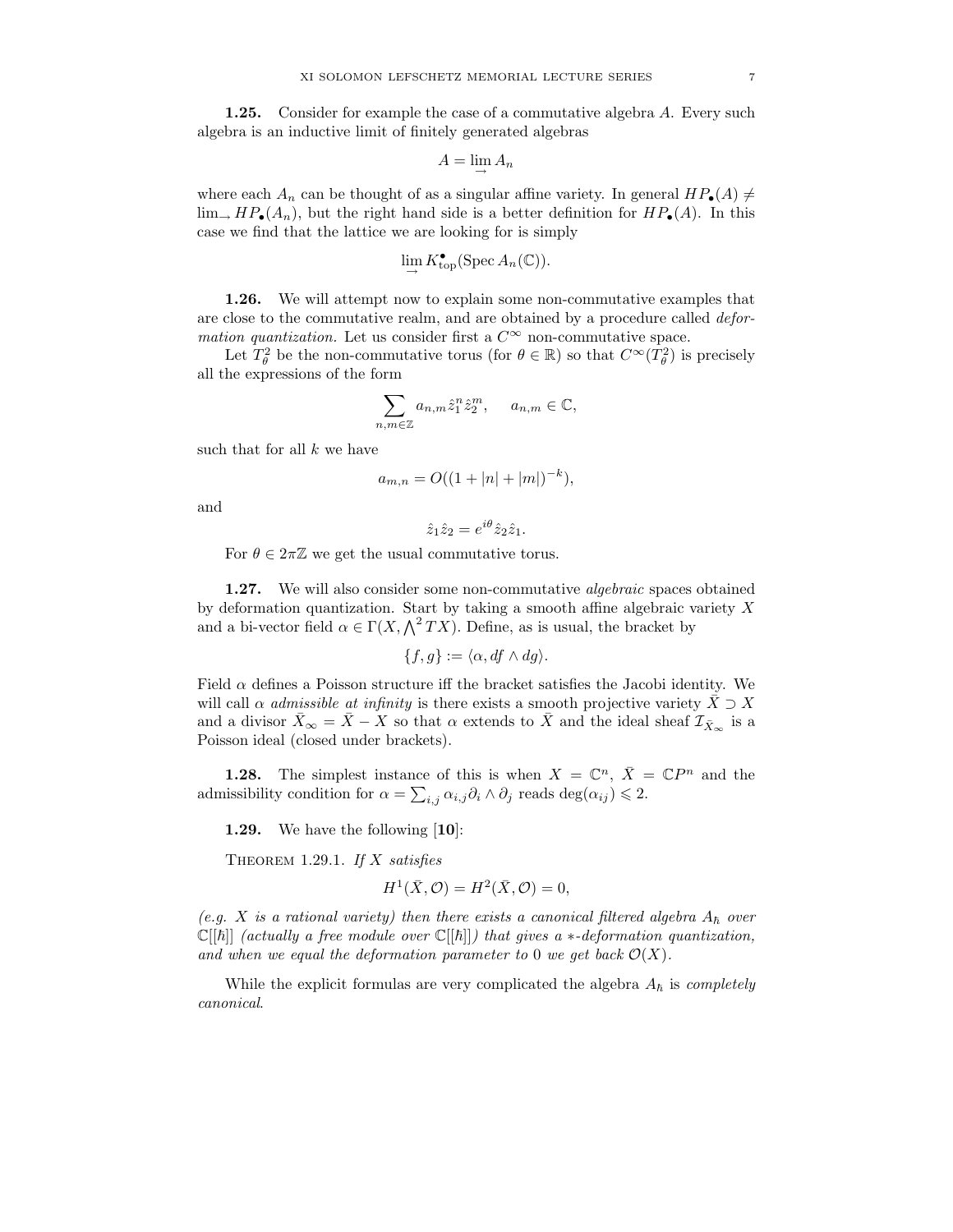#### 8 MAXIM KONTSEVICH

1.30. This theorem raises the interesting issue of comparison of parameters. Take for example the case  $X = \mathbb{C}^2$  and  $\alpha = xy\frac{\partial}{\partial x} \wedge \frac{\partial}{\partial y}$ . Here we can guess that

$$
A_{\hbar} \cong \mathbb{C}[[\hbar]]\langle \hat{X}, \hat{Y} \rangle / \hat{X}\hat{Y} = e^{\hbar} \hat{Y} \hat{X}.
$$

On the other hand the explicit formula for  $A_h$  involves infinitely many graphs and even for this simple example it is impossible to get the explicit parameter  $e^{\hbar}$ . A priori one only knows that just certain universal series  $q(\hbar) = 1 + \dots$  should appear with  $\hat{X}\hat{Y} = q(\hbar)\hat{Y}\hat{X}$ .

1.31. A slightly more elaborate example is furnished by considering (Sklyanin) *elliptic algebras.* Here we take  $\bar{X} = \mathbb{C}P^2$  and  $\alpha = p(x, y) \frac{\partial}{\partial x} \wedge \frac{\partial}{\partial y}$  with  $\deg(p) = 3$ . The divisor  $\bar{X}_{\infty} \subset \mathbb{C}P^2$  in this case is a cubic curve. We take  $X = \bar{X} - \bar{X}_{\infty}$ , which is an affine algebraic surface and since it has a symplectic structure it also has a Poisson structure  $\alpha$ .

Its quantum algebra  $A_{\hbar}$  depends on an elliptic curve  $E$  and a shift  $x \mapsto x + x_0$ on E. The question is then: How to relate E and  $x_0$  to the parameters  $\alpha$  and  $\hbar$ ?

Again there is only one reasonable guess. Start with the bi-vector field  $\alpha$  and obtain a 2-form  $\alpha^{-1}$  on  $\mathbb{C}P^2$  with a first order pole at  $\bar{X}_{\infty}$ . Our guess is that  $E = \bar{X}_{\infty}$ . Taking residues we obtain a holomorphic 1-form  $\text{Res}(\alpha^{-1}) \in \Omega^1(E)$ . The inverse of this 1-form is a vector field  $(Res(\alpha^{-1}))^{-1}$  on E. Finally:

$$
x_0 = \exp\left(\frac{\hbar}{\text{Res}(\alpha^{-1})}\right),\,
$$

but to prove this directly seems to be quite challenging.

1.32. It is a remarkable fact that this comparison of parameters problem can be solved by considering the Hodge structures.

**1.33.** Let us consider X to be either a  $C^{\infty}$  or an affine algebraic variety and A to be  $C^{\infty}(X)$  (respectively  $\mathcal{O}(X)$ ). The theory of deformation quantization implies that all nearby non-commutative algebras and related objects (such as  $HP_{\bullet}$ ,  $HH_{\bullet}$ , etc.) can be computed semi-classically. In particular nearby algebras are given by Poisson bi-vector fields  $\alpha$ . Also  $C_{\bullet}(A_{\hbar}, A_{\hbar})$  is quasi-isomorphic to the negatively graded complex  $(\Omega^{-i}(X), \mathcal{L}_{\alpha})$  where the differential is  $\mathcal{L}_{\alpha} = [\iota_{\alpha}, d]$ . If you want to see this over  $\mathbb{C}[[\hbar]]$  simply consider the differential  $\mathcal{L}_{\hbar\alpha}$ . We just described what Brylinski calls Poisson cohomology. The differential B in this case is simply the usual de Rham differential  $B = d$ . We would like to consider now  $HP_{\bullet}(A_{\hbar})$ . This is computed by the complex

$$
(\bigoplus \Omega^{i}(X)[i][[\hbar]]((u)), ud + \hbar \mathcal{L}_{\alpha}),
$$

which is the sum of infinitely many copies of some finite dimensional complex. Namely  $HP_{\bullet}(A_{\hbar})\hat{\otimes}_{\mathbb{C}[[\hbar]]}\mathbb{C}((\hbar))$  is  $\mathbb{C}((\hbar))$  tensored with the finite dimensional cohomology of the  $\mathbb{Z}/2$ -graded complex:

$$
\Omega^N \xrightarrow{\qquad d \qquad d \qquad \qquad d \qquad \qquad \qquad } \Omega^1 \xrightarrow{\qquad d \qquad d \qquad \qquad } \Omega^0
$$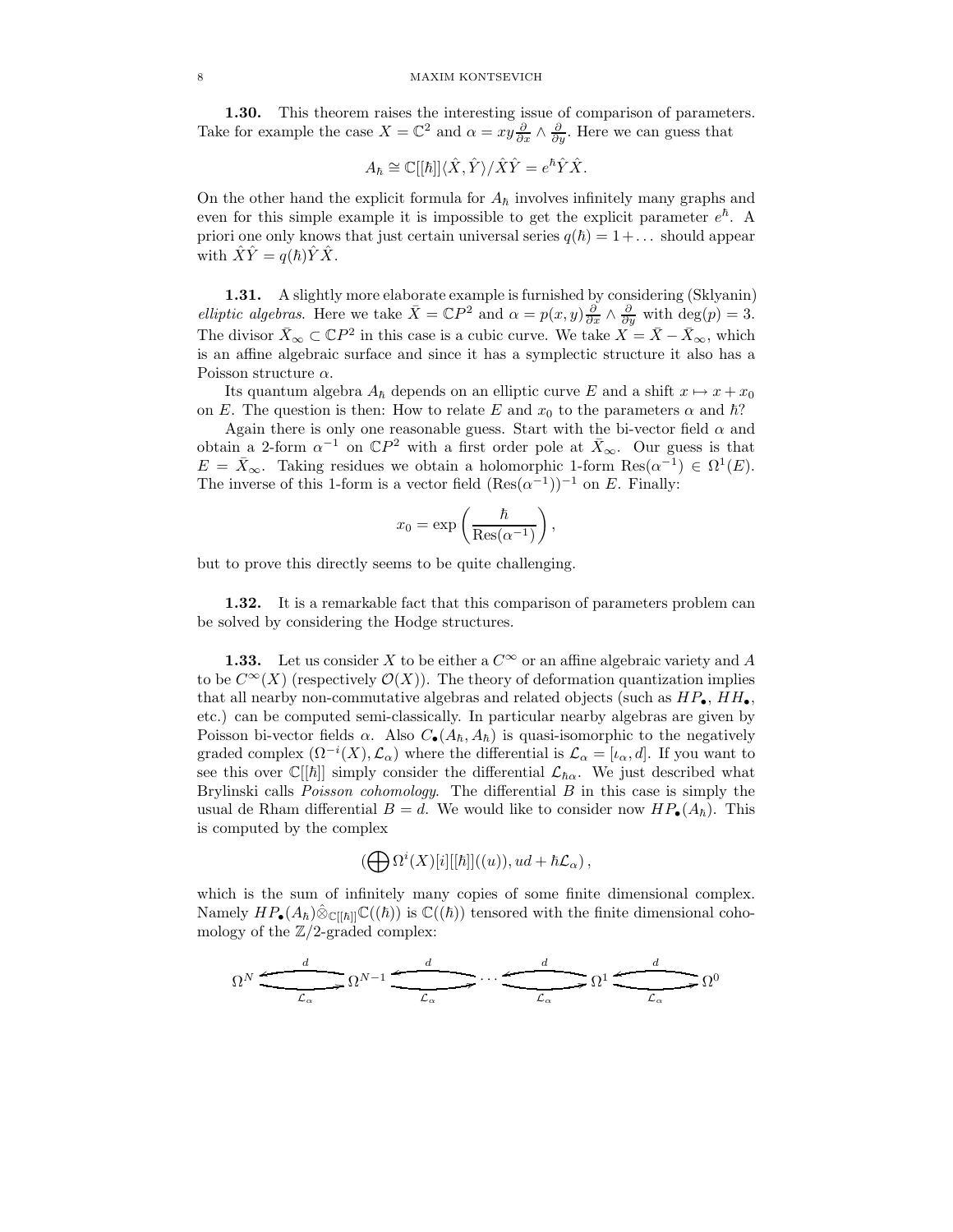**1.34.** We claim that the cohomology of this complex is  $H^{\bullet}(X)$ . The reason for this is really simple, for we have that

$$
\exp(\iota_{\alpha})d\exp(-\iota_{\alpha})=d+[\iota_{\alpha},d]+\frac{1}{2!}[\iota_{\alpha},[\iota_{\alpha},d]]+\ldots=d+\mathcal{L}_{\alpha}.
$$

Here we used the fact that  $[\alpha, \alpha] = 0$  to conclude that only the first two terms survive.

**1.35.** Let's turn our attention to the lattice. Our definition uses  $K_n(A)$  but we may get at this lattice by using the Gauss-Manin connection. If we have a family of algebras  $A_t$  depending on some parameter t, Ezra Getzler [5] defined a flat connection on the bundle  $HP_t$  over the parameter space. This allows us to start with the lattice  $\bigoplus_k H^k(X, (2\pi i)^{k/2} \cdot \mathbb{Z})$  (up to torsion) at  $t := \hbar = 0$  in our situation. The parallel transport for the Gauss-Manin connection comes from the above identification of periodic complexes given by the conjugation by  $\exp(\hbar\iota_{\alpha})$ .

**1.36.** To compute the filtration we will assume that  $X$  is symplectic, and therefore  $\alpha$  is non-degenerate. Again we set  $dim(X) = N = 2n$ , and  $\omega = \alpha^{-1}$  is a closed 2-form. We also set  $\hbar := 1$  The following theorem is perhaps well known but in any case is very simple:

THEOREM 1.36.1. For  $(X, \omega)$  a symplectic manifold the Hodge filtration is given by

•  $HP<sup>even</sup>$ :

$$
F^{n-k/2} = e^{\omega}(H^0 \oplus \cdots \oplus H^k), \quad k \in 2\mathbb{Z}
$$

$$
e^{\omega}H^0 \subset e^{\omega}(H^0 \oplus H^2) \subset \cdots
$$

 $\bullet$   $HP^{\text{odd}}$ :

$$
F^{n-k/2} = e^{\omega} (H^1 \oplus \cdots \oplus H^k), \quad k \in 2\mathbb{Z} + 1
$$

$$
e^{\omega} H^1 \subset e^{\omega} (H^1 \oplus H^3) \subset \cdots
$$

Notice that this is *not* the usual Hodge filtration coming from topology:  $H^{2n} \subset$  $H^{2n} \oplus H^{2n-2} \subset \cdots$ 

PROOF. Consider the  $\mathbb{Z}/2$ -graded complex

$$
\Omega^{2n} \xrightarrow{\qquad d \qquad \qquad d \qquad \qquad } \Omega^{2n-1} \xrightarrow{\qquad d \qquad \qquad d \qquad \qquad } \Omega^{1} \xrightarrow{\qquad d \qquad \qquad } \Omega^{0}
$$

where  $\Omega^k$  lives in  $F^{k/2}$ .

The differential is not compatible with the filtration, nevertheless after the conjugation by  $\exp(\iota_{\alpha})$  we can use instead the complex

$$
\Omega^{2n} \stackrel{d}{\longleftarrow} \Omega^{2n-1} \stackrel{d}{\longleftarrow} \cdots \stackrel{d}{\longleftarrow} \Omega^0
$$

and we would like to understand what happens to the filtration.

Let  $*$  be the Hodge operator with respect to  $\omega$ . Under the Fourier transform  $*$ the original  $\mathbb{Z}/2$ -graded complex becomes



where the filtration has been reversed.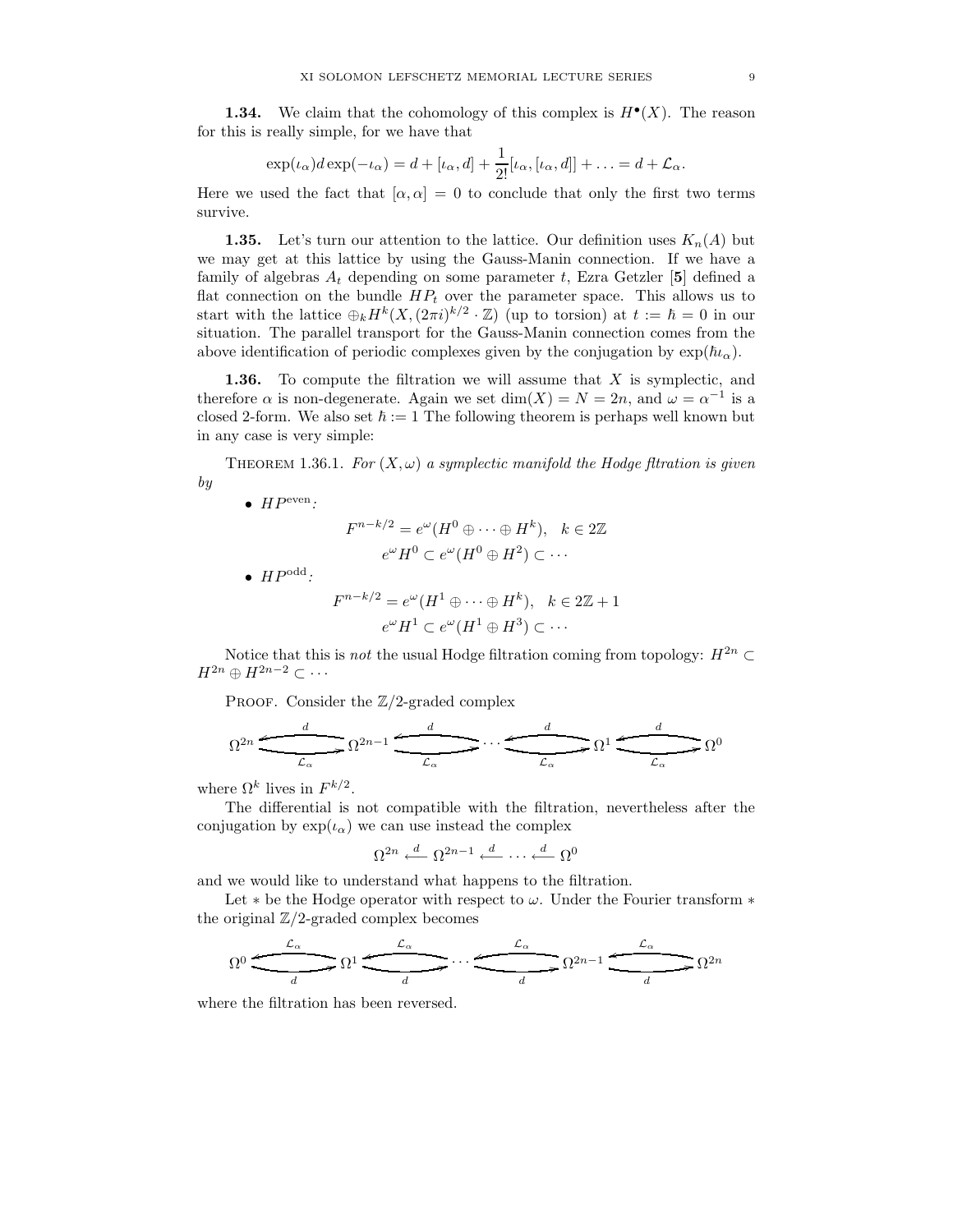The important remark here is that now  $e^{t_{\alpha}}$  does preserve this filtration, transforming the last complex into the complex

$$
\Omega^0 \xrightarrow{d} \Omega^1 \xrightarrow{d} \cdots \xrightarrow{d} \Omega^{2n}
$$
  
deg  $n \qquad n-1/2 \qquad \cdots \qquad 0$ 

Finally, all that remains to be seen is that

$$
e^{\omega \wedge \cdot} = e^{\iota_{\alpha}} * e^{-\iota_{\alpha}}.
$$

 $\Box$ 

**1.37.** This theorem is related to the Lefschetz decomposition formula<sup>1</sup> for Kähler manifolds. In fact we have obtained

$$
HP_{\bullet}(X_{\hbar\alpha}) = H^{\bullet}(X),
$$

furthermore we have

$$
\lim_{\hbar \to 0} F^i H P_{\bullet}(X_{\hbar \alpha}) = F^i H P_{\bullet}(X)
$$

if and only if we have a Lefschetz decomposition for the symplectic manifold. If  $(X, \omega)$  is Kähler compact we define the multiplication operator

$$
\omega \wedge : H^{\bullet}(X) \longrightarrow H^{\bullet+2}(X),
$$

which is clearly nilpotent. The Lefschetz decomposition corresponds to the decomposition into Jordan blocks for this operator. In the case at hand the Lesfchetz decomposition becomes the Hodge decomposition of a non-commutative space.

**1.38.** Consider  $T^2_\theta$  the non-commutative torus. A result of Mark Rieffel [12] states that  $T^2_\theta$  is Morita equivalent to  $T^2_{\theta'}$  if and only if

$$
\theta' = \frac{a\theta + b}{c\theta + d}, \quad \begin{pmatrix} a & b \\ c & d \end{pmatrix} \in SL_2(\mathbb{Z}).
$$

If you consider in this case

$$
HP_{\text{even}}(T_{\theta}^2) = H^0 \oplus H^2 \longleftarrow K_0(T_{\theta}^2)
$$

you can see that  $K_0(T_\theta^2)$  contains the semigroup of bona fide projective modules, producing a half-plane in the lattice bounded by a line of slope  $\theta/(2\pi)$ , which from our point of view can be identified with the Hodge filtration  $F<sup>1</sup>$ . This helps to clarify the meaning of Rieffel's theorem. In this example we get an interesting filtration only for  $HP<sup>even</sup>$ , and nothing for  $HP<sup>odd</sup>$ .

<sup>1</sup>Lefschetz influence in mathematics is clearly so large that is would be hard to give a talk in his honor without having the opportunity to mention his name at many points.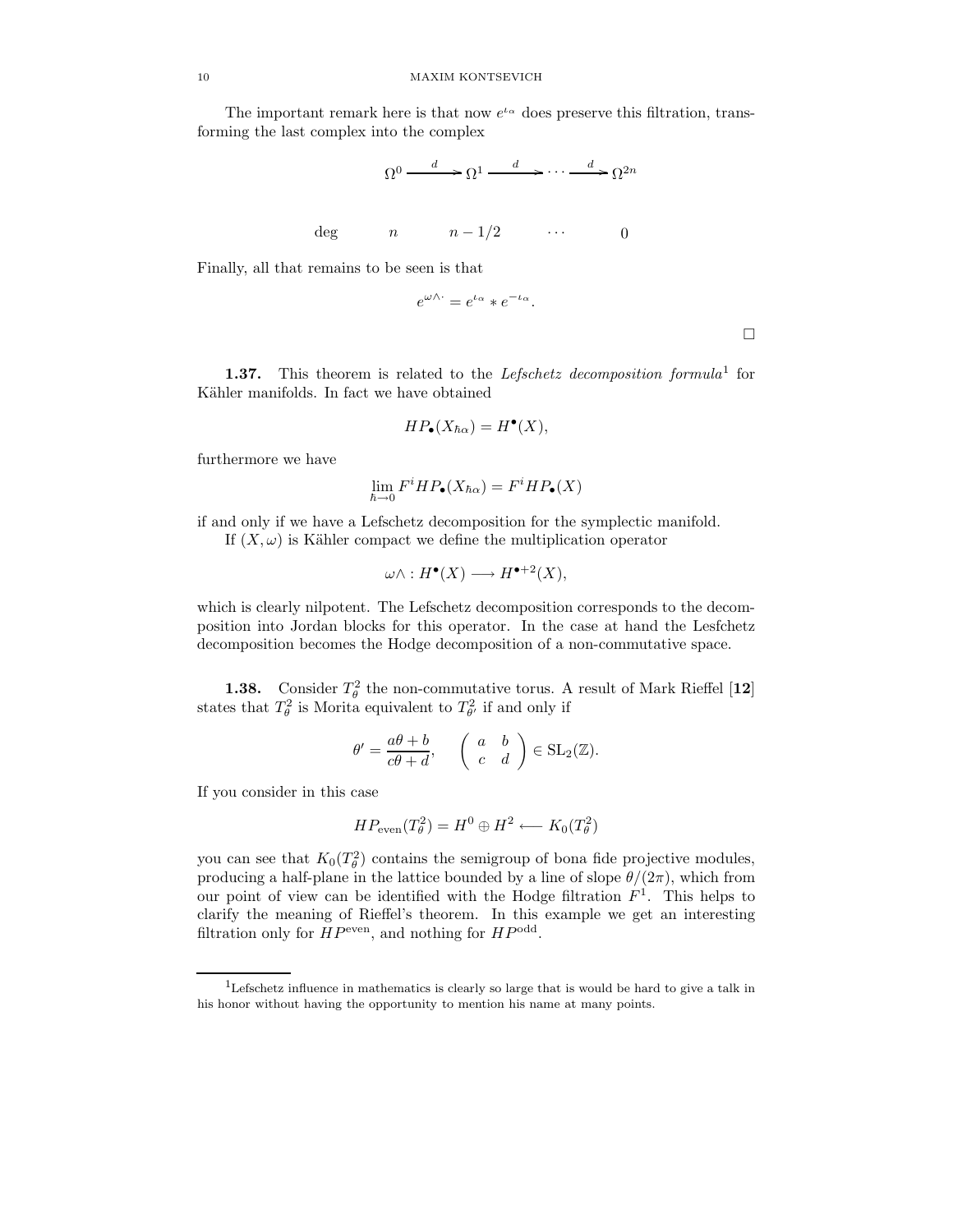1.39. Consider an elliptic curve:

$$
E = \mathbb{C}/(\mathbb{Z} + \tau \mathbb{Z}), \quad \Im(\tau) > 0.
$$

Here

$$
HP^{\text{even}}(E) = H^0(T^2) \oplus H^2(T^2),
$$

 $HP<sup>odd</sup>(E) = H<sup>1</sup>(T<sup>2</sup>, \mathbb{C}) \supset H<sup>1,0</sup>(E)$  {terms in the Hodge filtration}.

This becomes in terms of generators

$$
\mathbb{C}\otimes(\mathbb{Z}e_0\oplus\mathbb{Z}e_1)\supset\mathbb{C}\cdot(e_0+\tau e_1).
$$

While the corresponding situation in  $T^2_\theta$  can be written as

$$
\mathbb{C}\otimes(\mathbb{Z}\tilde{e}_0+\mathbb{Z}\tilde{e}_1)\supset\mathbb{C}\cdot(\tilde{e}_0+\frac{\theta}{2\pi}\tilde{e}_1).
$$

All this suggests that non-commutative tori are limits off elliptic curves as  $\tau \to \mathbb{R}$ . Also E can be seen a quotient of a 1-dimensional complex torus  $\mathbb{C}^{\times}$ , while  $T_{\theta}^2$  plays the role of a *real* circle modulo a  $\theta$ -rotation.

1.40. I shall finish this lecture with one final puzzle. In the previous example the Hodge filtrations do not fit. In the elliptic curve the interesting Hodge structure detects parameters in odd cohomology while in the non-commutative torus the Hodge filtration detects parameters in even cohomology.

A reasonable guess for the solution of this puzzle is that one should tensor by a simple super-algebra (discovered by Kapustin in the Landau-Ginzburg model) given by

$$
A = \mathbb{C}[\xi]/(\xi^2 = 1)
$$

with  $\xi$  odd. Here

$$
HP_{\bullet}(A) = \mathbb{C}^{0|1}.
$$

The question is: How does this super-algebra naturally arise from the limiting process  $\tau \to \mathbb{R}$  sending an elliptic curve to a foliation?

#### 2. Lecture 2. September 9th, 2005.

2.1. Basic Derived Algebraic Geometry. This field started by A. Bondal and M. Kapranov in Moscow around 1990. Derived algebraic geometry is much simpler that algebraic geometry. While algebraic geometry starts with commutative rings and builds up spectra via the Zariski topology and the theory of sheafs, in derived algebraic geometry there is no room for many of these concepts and the whole theory becomes simpler.

2.2. Let us start by commenting on the algebraization of the notion of space. If we begin with a (topological) space X, first one can produce an algebra  $A =$  $\mathcal{O}(X)$ , its algebra of functions. Next we assign an abelian category to this algebra, the abelian category  $A$  – **mod** of  $A$ -modules.

At every stage we insist in thinking of the space as the remaining object: The category  $A$  – mod is the space. The abelian category  $A$  – mod has a nice subfamily, that of *vector bundles*, namely finitely generated projective modules. Recall that projective modules are images of  $(n \times n)$ -matrices  $\pi : A^n \to A^n$  satisfying  $\pi^2 = \pi$ .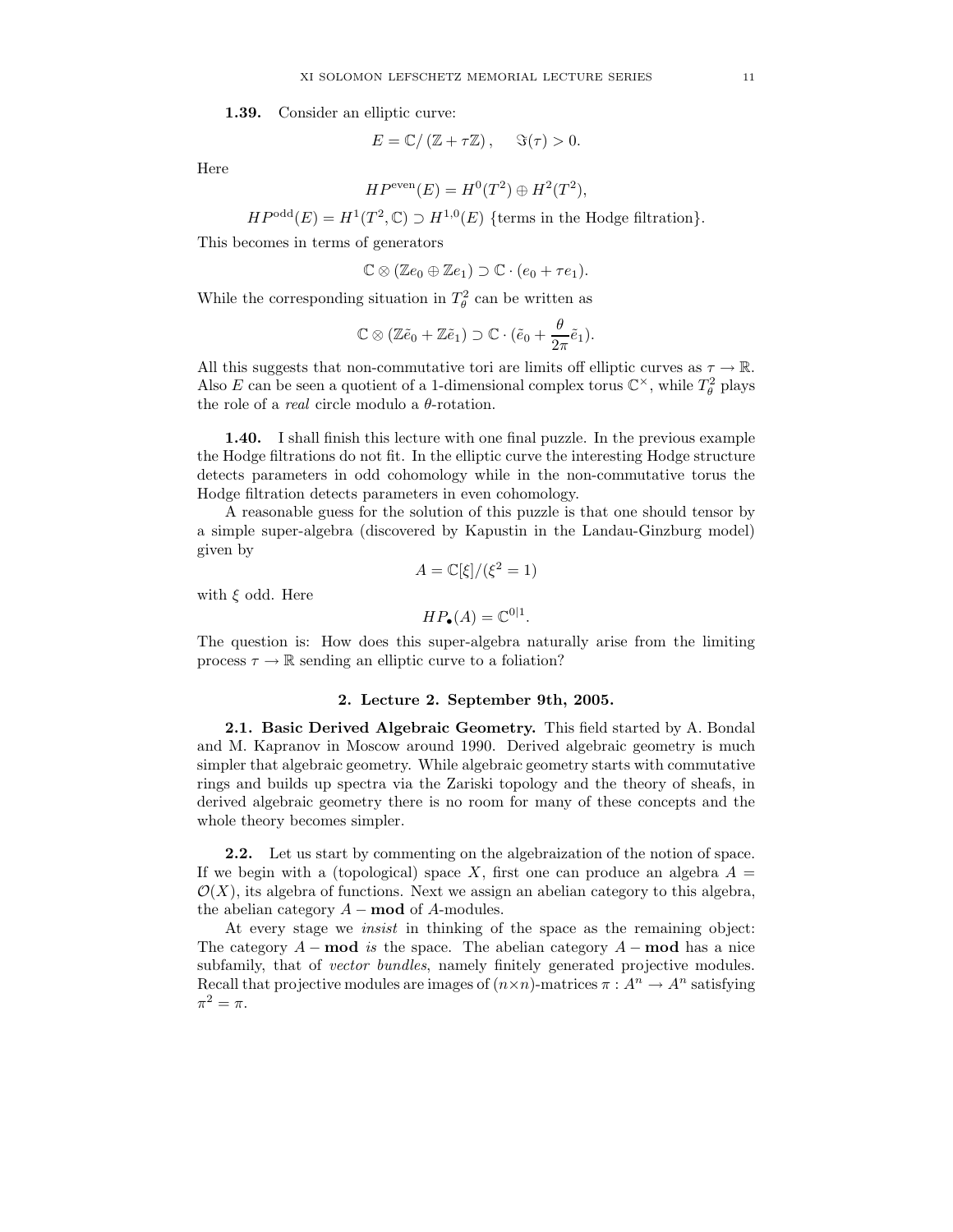The final step consists in producing from the category  $A - \text{mod}$  a triangulated category  $D(A - \text{mod})$  that goes by the name of the *derived category*.

 $X \mapsto \mathcal{O}(X) = A \mapsto A - \text{mod} \mapsto D(A - \text{mod}).$ 

**2.3.** While the abelian category  $A$  – **mod** is nice we are still forced to keep track of whether a fnctor is left-exact or right-exact, etc. This is greatly simplified in the derived category  $D(A - \text{mod})$ .

The derived category  $D(A - \text{mod})$  is built upof ininite Z-graded complexes of free A-modules and considering homotopies.

**2.4.** We take one step further and consider the subcategory  $\mathcal{C}_X \subset D(A - \textbf{mod})$ of perfect complexes. A perfect complex is a finite length complex of finitely generated projective A-modules (vector bundles). All above can be generalized to dg algebras.

2.5. We are ready to make an important definitions:

DEFINITION 2.5.1. Let k be a field. A k-linear space X is a small triangulated category  $C_X$  that is Karoubi closed (namely all projectors split), enriched by complexes of k-vector spaces. In particular for any two objects  $\mathcal E$  and  $\mathcal F$  we are given a complex  $\text{Hom}^{\bullet}_{\mathcal{C}_X}(\mathcal{E}, \mathcal{F})$  and this satisfies:

$$
\mathrm{Hom}_{\mathcal{C}_X}(\mathcal{E}, \mathcal{F}) = H^0(\mathrm{Hom}^{\bullet}_{\mathcal{C}_X}(\mathcal{E}, \mathcal{F})).
$$

DEFINITION 2.5.2. A k-linear space X is algebraic if  $\mathcal{C}_X$  has a generator (with respect to cones and direct sums).

2.6. The following holds:

PROPOSITION 2.6.1. The category  $\mathcal{C}_X$  has a generator if and only if there exists a dga A over k such that

$$
C_X \cong \text{Perfect}(A - \mathbf{mod}).
$$

This proposition allows us to forget about categories and consider simply a dga (modulo a reasonable definition of derived Morita equivalence.)

2.7. There is a nice relation with the notion of scheme:

THEOREM 2.7.1 (Bondal, Van den Bergh  $[2]$ ). Let X be a scheme of finite type over k, then  $\mathcal{C}_X$  has a generator.

The moral of the story in derived algebraic geometry is that all spaces are affine.

**2.8.** The following example is due to Beilinson [1]. Consider  $X = \mathbb{C}P^n$ . Then

 $D^b$ (Coherent(X)) = Perfect(X) = Perfect(A – **mod**),

where  $A = \text{End}(\mathcal{O}(0) \oplus \cdots \oplus \mathcal{O}(n))$ . A finite complex of finite-dimensional representations of A is the same as a finite complex of vector bundles over  $X = \mathbb{C}P^n$ .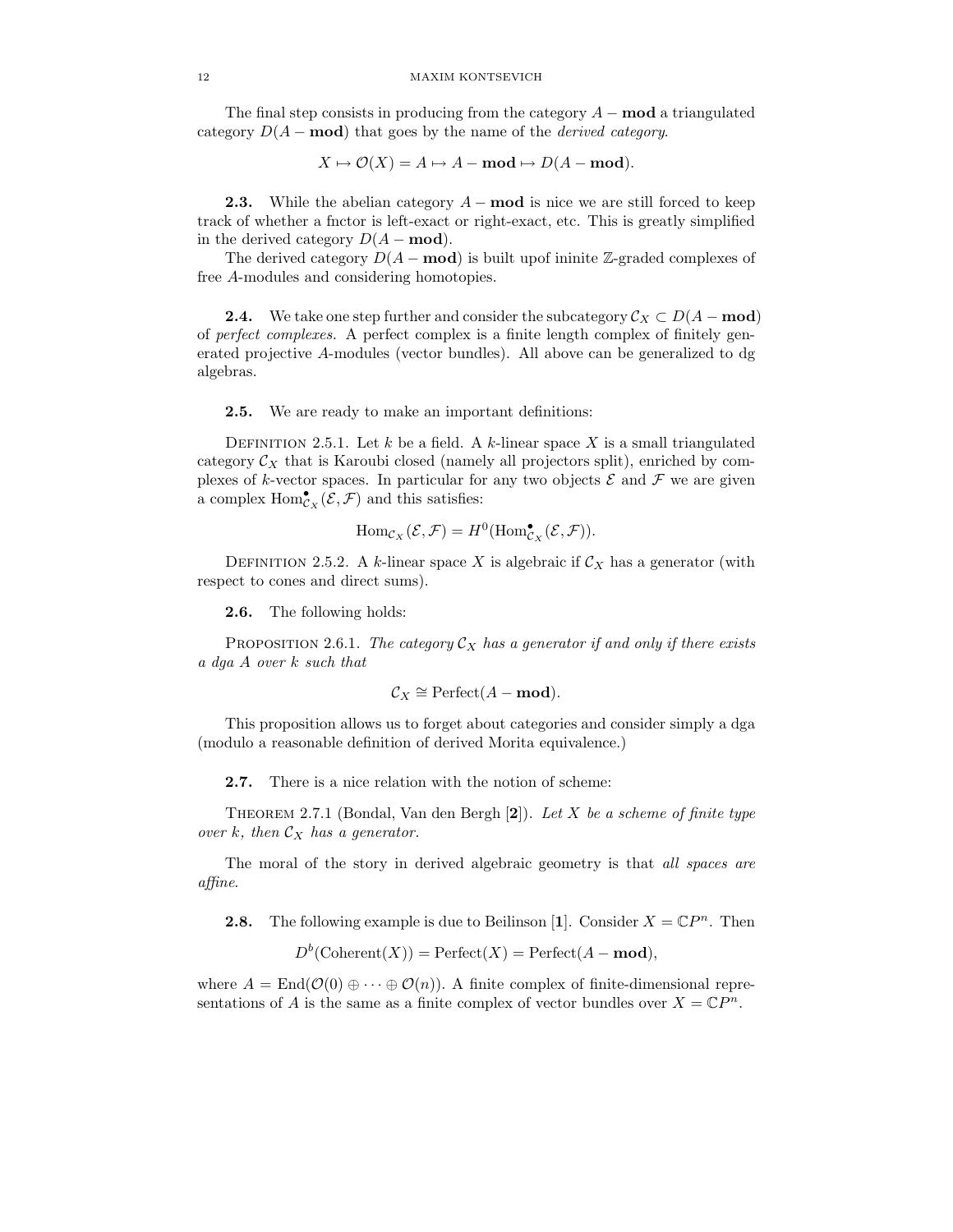2.9. We make a few more definitions.

DEFINITION 2.9.1. An algebraic  $k$ -linear space  $X$  is compact if for ever pair of objects  $\mathcal E$  and  $\mathcal F$  in  $\mathcal C_X$  we have that

$$
\sum_{i\in\mathbb{Z}}\text{rank Hom}(\mathcal{E},\mathcal{F}[i])<\infty.
$$

In the language of the dga  $(A, d<sub>A</sub>)$  this is equivalent to:

$$
\sum_{i \in \mathbb{Z}} \text{rank } H^i(A, d_A) < \infty.
$$

DEFINITION 2.9.2. We say that an algebraic k-linear space X is smooth if

$$
A \in \text{Perfect}(A \otimes A^{\text{op}} - \text{mod}).
$$

DEFINITION 2.9.3. (a version of Bondal-Kapranov's) X is saturated if it is smooth and compact.

This is a good replacement for the notion of smooth projective variety.

**2.10.** The following concern the moduli of saturated spaces:

PROPOSITION 2.10.1 (Finiteness Property). The moduli space of all sturated klinear spaces X modulo isomorphisms can be written as a countable disjoint union of schemes of finite type:

$$
\coprod_{i\in I}S_i/\sim
$$

modulo al algebraic equivalence relation.

2.11. Operations with saturated spaces. We have several basic operations inherited from the operations in algebras:

- (i) Given a space X we can produce its opposite space  $X^{\rm op}$  by sending the algebra  $A$  to its opposite  $A^{\rm op}$ .
- (ii) Given two spaces X and Y we can define their tensor product  $X \otimes Y$  by multiplication of their coresponding dga's  $A_X \otimes A_Y$ .
- (iii) Given X, Y we define the category  $\mathrm{Map}(X, Y) := A_X^{\mathrm{op}} \otimes A_Y \textbf{mod}$ .
- (iv) There is a nice notion of gluing absent in algebraic geometry. Given  $f: X \to Y$  (namely a  $A_Y - A_X$ -bimodule  $M_f$ ) construct a new algebra  $A_{X\cup_f Y}$  by considering upper triangular matrices of the form

$$
\left(\begin{array}{cc} a_x & m_f \\ 0 & a_y \end{array}\right),
$$

with  $a_x \in A_X$ ,  $a_y \in A_Y$  and  $m_f \in M_f$ .

Beilinson's theorem can be interpreted as stating that  $\mathbb{C}P^n$  is obtained by gluing  $n + 1$  points. This doesn't sound very geometric at first. An interesting outcome is that we get an unexpected action of the braid group in such decompositions of  $\mathbb{C}P^n$ .

Notice that the cohomology of a gluing is the direct sum of the cohomologies of the building blocks.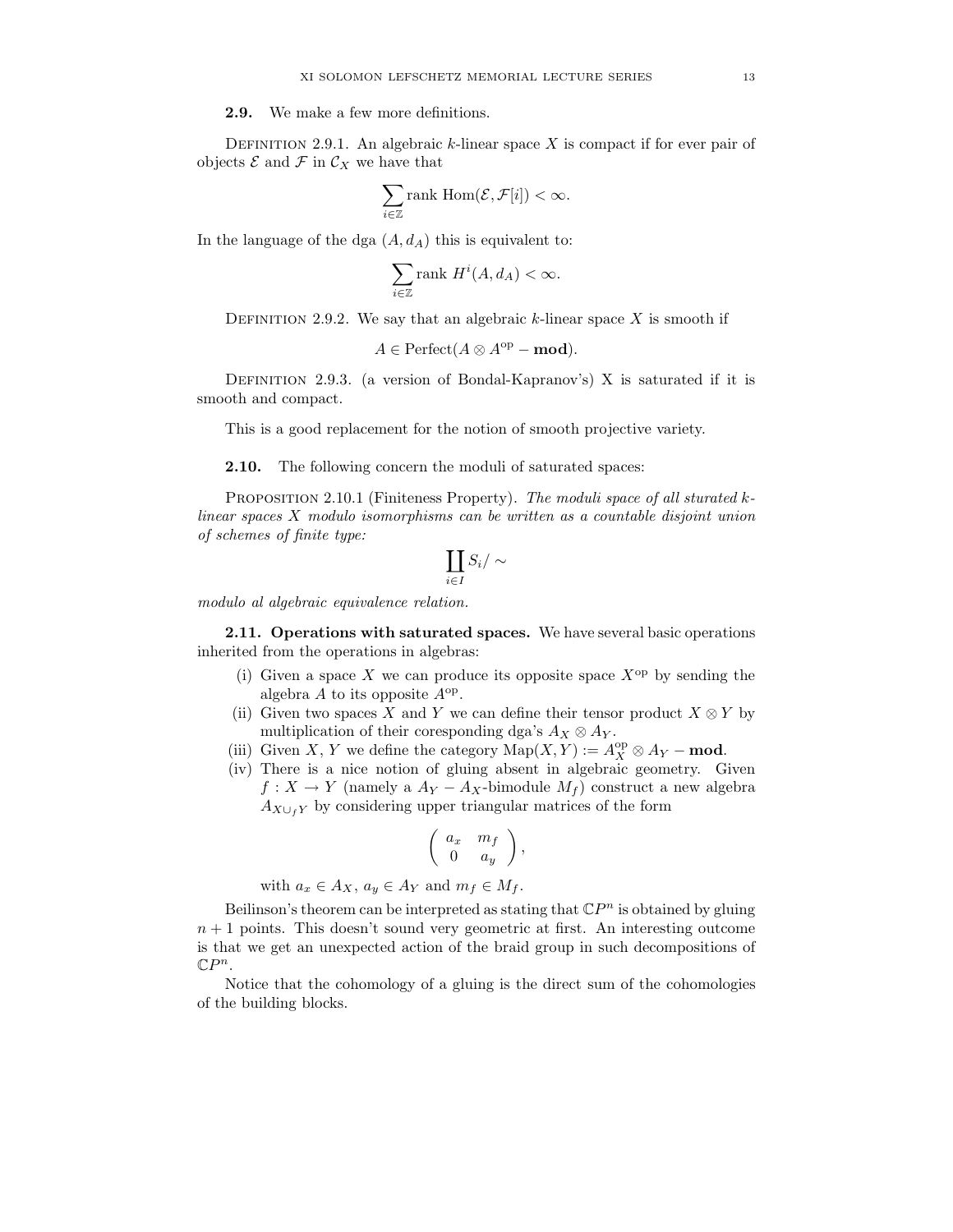2.12. Duality theory. The story is again exceedingly simple for saturated spaces. There is a canonical Serre functor

$$
S_X \in \operatorname{Map}(X,X)
$$

satisfying

$$
\operatorname{Hom}(\mathcal{E},\mathcal{F})^*=\operatorname{Hom}(\mathcal{F},S_X(\mathcal{E}))^*
$$

In terms of the dga  $A_X$  we have that

$$
S_X^{-1} = R \text{Hom}_{A \otimes A^{\text{op}}}(A, A \otimes A^{\text{op}}).
$$

In the commutative case this reads

$$
S_X = K_X[\dim X] \otimes \cdot ,
$$

where  $K_X = \Omega^{\dim X}$ .

**2.13.** It seems to be the case that there is a basic family of objects from which (almost) everything can be glued up: Calabi-Yau spaces.

DEFINITION 2.13.1. A Calabi-Yau saturated space of dimension  $N$  is a saturated space X where the Serre functor  $S_X$  is the shifting functor  $[N]$ .

There are reflections of various concepts in commutative algebraic geometry such as positivity and negativity of curvature in the context of separated spaces. Here we should warn the reades that sometimes it is impossible to reconstruct the commutative manifold from its saturated space: several manifolds produce the same saturated space. Think for example of Fourier-Mukai transforms.

**2.14.** We also have a  $\mathbb{Z}/2$ -graded version of this theory. We require all complexes and shift funstors to be 2-periodic.

# 2.15. Examples of saturated spaces.

- Schemes. They form a natural family of saturated spaces.
- Deligne-Mumford stacks that look locally like X with a finite group  $\Gamma$ acting X. By considering (locally) the algebra  $A = \mathcal{O}(X) \rtimes k[\Gamma]$  we can see immediately that they also furnish examples of saturated spaces.
- Quantum projective varieties. Suppose we start by considering an ample line bundle L over a smooth projective variety X. Say we have  $\alpha_X$  a bi-vector field defined over  $L - 0$  the complement of the zero section. We assume that  $\alpha_X$  is invariant under  $\mathbb{G}_m = GL_1$ . Deformation quantization implies that we can obtain a saturated non-commutive space over  $k((\hbar))$ .
- Landau-Ginzburg models. This is a  $\mathbb{Z}/2$ -graded example. Here we are given a map

$$
f: X \longrightarrow \mathbb{A}^1
$$
,  $f \in \mathcal{O}(X)$ ,  $f \not\equiv 0$ ,

where X is a smooth non-compact variety and  $\mathbb{A}^1$  is the affine line. The idea comes from the B-model. The category  $\mathcal{C}_{(X,f)}$  consists of matrix factorizations. In the affine case the objects are super-vector bundles  $\mathcal{E} = \mathcal{E}^{\text{even}} \oplus \mathcal{E}^{\text{odd}}$  over X, together with a differential  $d_{\mathcal{E}}$  such that

$$
d_{\mathcal{E}}^2 = f \cdot \mathrm{Id}.
$$

In local coordinates we are looking for a pair of matrices  $(A_{ij})$  and  $(B_{ij})$ so that

$$
A \cdot B = f \cdot \text{Id}.
$$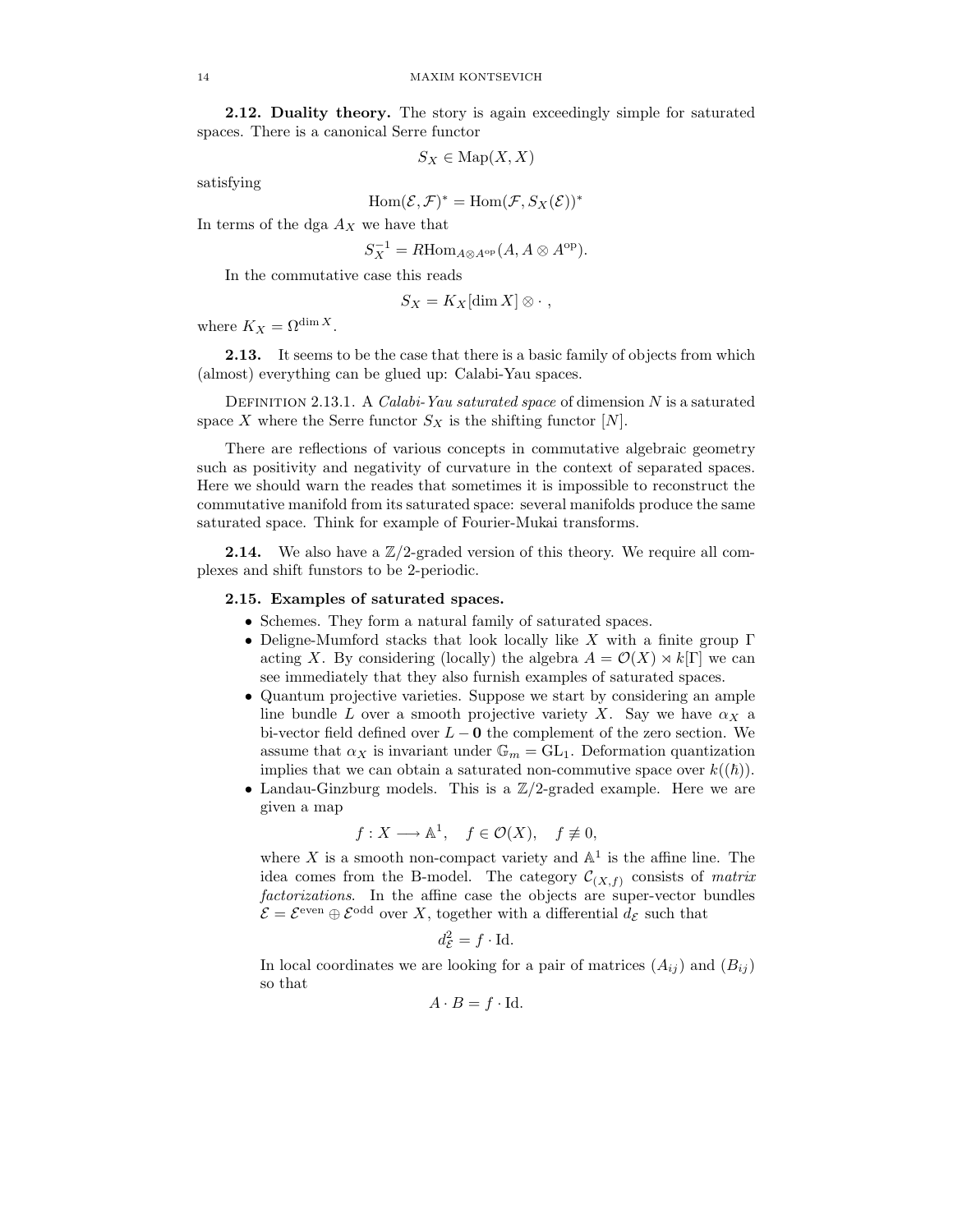We define  $\text{Hom}((\mathcal{E},d_{\mathcal{E}}),(\tilde{\mathcal{E}},d_{\tilde{\mathcal{F}}}))$  to be the complex of  $\mathbb{Z}/2$ -graded spaces  $\text{Hom}_{\mathcal{O}(X)}(\mathcal{E}, \tilde{\mathcal{E}})$  with differential

$$
d(\phi) = \phi \cdot d_{\mathcal{E}} - d_{\tilde{\mathcal{E}}} \cdot \phi.
$$

It is very easy to verify that  $d^2 = 0$ .

The generalization of the definition of  $\mathcal{C}_{(X,f)}$  to the global case is due to Orlov [11]. Consider  $Z = f^{-1}(0)$  as a (possibly nilpotent) subscheme of X. Then

$$
\mathcal{C}_{(X,f)} := D^b(\mathrm{Coherent}(Z))/\mathrm{Perfect}(Z).
$$

We expect  $\mathcal{C}_{(X,f)}$  to be saturated if and only if  $X_0 = \text{Critical}(f) \cap f^{-1}(0)$ is compact. This is undoubtedly an important new class of triangulated categories.

• A beautiful final example is obtained by starting with a  $C^{\infty}$  compact symplectic manifold  $(X, \omega)$ , with very large symplectic form  $[\omega] \gg 0$  (this can be arranged by replacing  $\omega$  by  $\lambda \omega$  with  $\lambda$  big.) The Fukaya category  $\mathcal{F}(X,\omega)$  is defined by taking as its objects Lagrangian subamanifolds and as its arrows holomorphic disks with Lagrangian boundary conditions (but the precise definition is not so simple.)

Paul Seidel [13] has proposed an argument showing that in many circumstances  $\mathcal{F}(X,\omega)$  is saturated. This is a manifestation of Mirror Symmetry that says that  $\mathcal{F}(X,\omega)$  is equivalent to  $\mathcal{C}_{(X,\omega)^{\vee}}$ , where  $(X,\omega)^{\vee}$ is the mirror dual to  $(X, \omega)$ . While originally mirror symmetry was defined only in the Calabi-Yau case now we expect that the mirror dual to a general symplectic manifold will be dual to a category of Landau-Ginzburg type. In any case in many known examples the category is glued out of Calabi-Yau pieces.

2.16. In derived algebraic geometry there are a bit more spaces but much more identifications and symmetries that in ordinary algebraic geometry. For instance, when X is Calabi-Yau then  $Aut(\mathcal{C}_X)$  is huge and certainly much bigger that Aut $(X)$ . Another example: there are two different K3 surfaces X, X' that have the same  $\mathcal{C}_X = \mathcal{C}_{X'}$ , but in fact X and X' need not be diffeomorphic. Again think of the symmetries furnished by the Fourier-Mukai transform.

2.17. Cohomology. Let us return to the subject of cohomology. First, let us make an important remark. If A is a saturated dga then its Hochschild homology  $H_{\bullet}(A, A) := H^{\bullet}(C_{\bullet}(A, A))$  is of *finite rank*, and the rank of the periodic cyclic homology is bounded by

$$
rank HP_{\bullet}(A) \leqslant rankH_{\bullet}(A, A).
$$

In the case in which A is a commutative space we have  $HP_{\bullet}(A) \cong H_{\text{deRham}}^{\bullet}(X)$ and  $H_{\bullet}(A, A) \cong H_{\text{Hodge}}^{\bullet}(X)$ .

2.18. This motivates the following definition:

DEFINITION 2.18.1. For a saturated space X over  $k$  the Hodge to de Rham spectral sequence collapses if

$$
rank H_{\bullet}(A, A) = rank HP_{\bullet}(A).
$$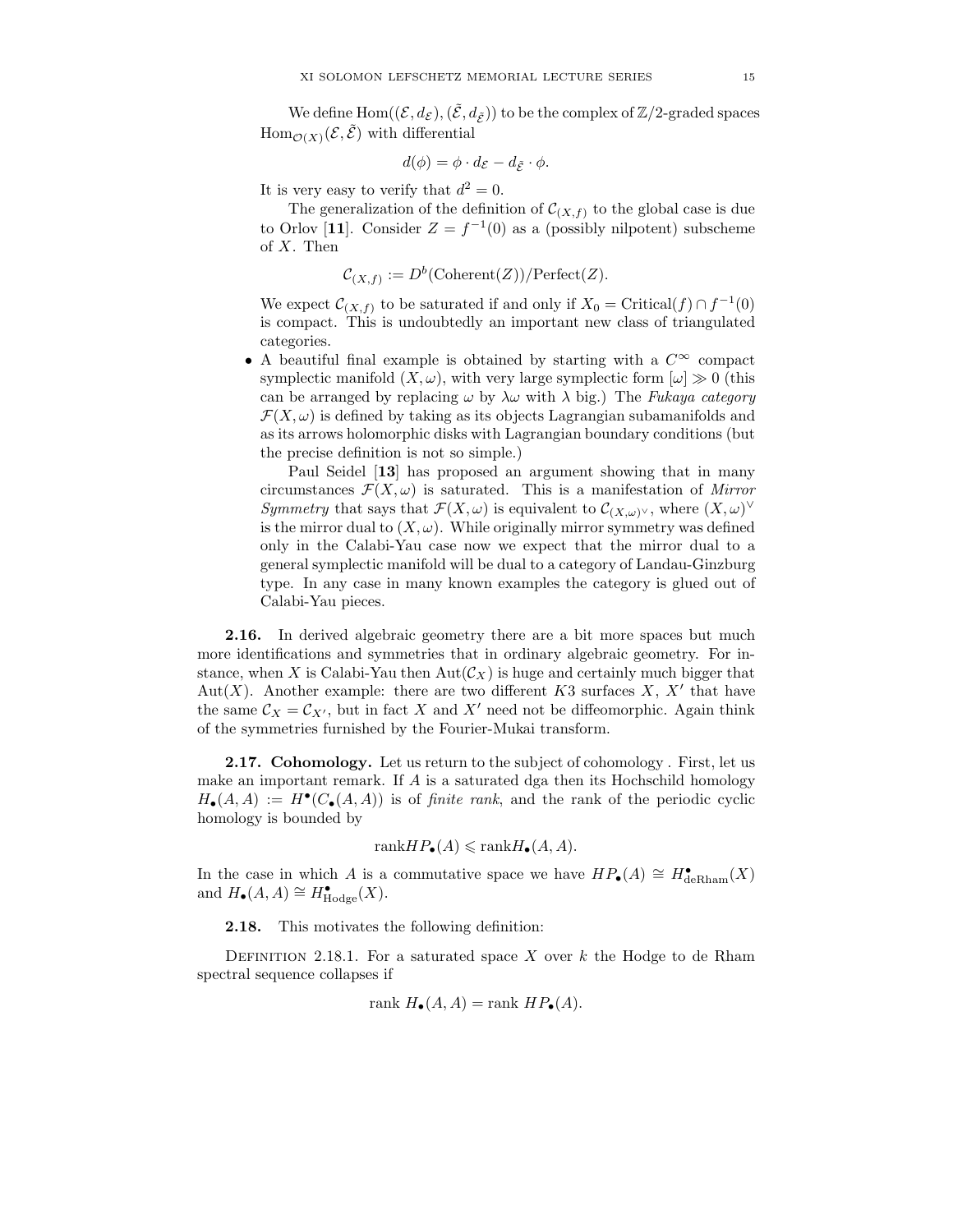This happens if and only if for all  $N \geq 1$  we have that  $H^{\bullet}(C_{\bullet}^{\text{red}}(A, A)[u]/u^N, \partial+uB)$ is a free flat  $k[u]/u^N$ -module.

**2.19. The Degeneration Conjecture:** For any saturated  $X$  the Hodge to de Rham spectral sequence collapses.<sup>2</sup>

This conjecture is true for commutative spaces, for quantum projective schemes and for Landau-Ginzburg models  $(X, f)$ .

There are two types of proofs. The first uses Kähler geometry and resolution of singularities. This method seems very hard to generalize. The second method of proof uses finite characteristic and Frobenius homomorphisms, this is known and the Deligne-Illusie method and we expect it to work in general.

2.20. Let us assume this conjecture from now on. We have then a vector bundle over Spec  $k[[u]]$  and we will call  $H_u$  the fiber. The sections of this bundle are  $HC_{\bullet}^{-}(A)$ . This bundle carries a canonical connection  $\nabla$  with a first or second order pole at  $u = 0$ .

In the Z-graded case we have a  $\mathbb{G}_m$ -action,

$$
\lambda \in k^{\times}, \quad u \mapsto \lambda^2 u,
$$

defining the connection. The monodromy of the connection is 1 on  $HP^{\text{even}}(A)$  and  $-1$  on  $HP^{odd}(A)$ . In this case the connection has a first order pole at  $u = 0$  and the spectrum of the residue of the connection is  $\frac{1}{2}\mathbb{Z}$ .

The  $\mathbb{Z}/2$ -graded case is even nicer, for the connection can be written in a universal way with an explicit but complicated formula containing the sum of five terms (see [9]). There is a reason for this connection to exists, and we explain it in two steps.

- Recall that if you have a family of algebras  $A_t$  over a parameter space you get a flat connection on the bundle  $HP_{\bullet}(A_t)$  whose formulas tend to be very complicated.
- Consider the moduli stack of  $\mathbb{Z}/2$ -graded spaces. We have an action of  $\mathbb{G}_m$ :

$$
(A, d_A) \mapsto (A, \lambda d_A).
$$

This corresponds in string theory to the renormalization group flow. The fixed points of this action contain Z-graded spaces (but there are also the elements of fractional charge, and the quasihomogeneous singularities.) This corresponds to a scaling  $u \mapsto \lambda u$  and therefore produces the desired connection. In this case we have a second order pole at  $u = 0$ .

**2.21.** The basic idea is that the connection  $\nabla$  replaces the Hodge filtration. Notice that a vector space together with a Z-filtration is the same as a vector bundle over  $k[[u]]$  together with a connection with first order pole at  $u = 0$  and with trivial monodromy. Of course, our connection is more complicated but it is generalizing the notion of filtration.

<sup>&</sup>lt;sup>2</sup>See the great work of Kaledin that has appeared since,  $[7, 8]$ .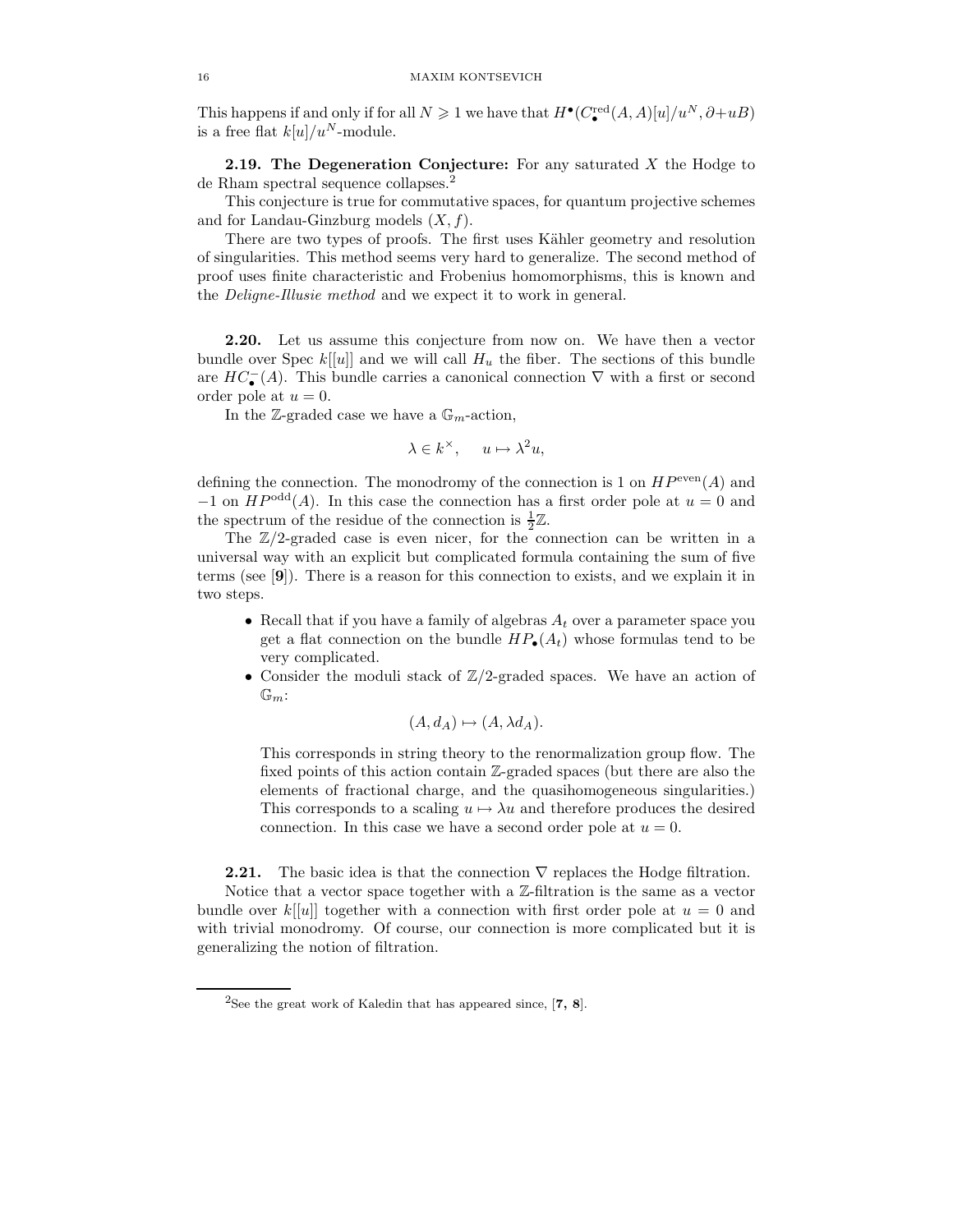2.22. We will use now the Chern character

ch :  $K_0(X) \longrightarrow \{\text{covariantly constant sections of the bundle } H_u\}.$ 

If in particular we consider the Chern class of  $\mathrm{id}_X \in \mathcal{C}_{X \times X^{\mathrm{op}}}$  we have that  $\mathrm{ch}(\mathrm{id}_X)$ is a covariantly constant pairing

$$
H_u \stackrel{\cong}{\longrightarrow} H_{-u}^*
$$

that is non-degenerate at  $u = 0$ .

**2.23.** Let us now describe the construction of an algebraic model for a string theory of type IIB.

Let  $X$  be a saturated algebraic space together with:

- A Calabi-Yau structure (this exists if the Serre functor is isomorphic to a shift functor)<sup>3</sup> To be precise a Calabi-Yau structure is a section  $\Omega_u \in HC_{\bullet}^{-}(A) = \Gamma(H_u)$  such that as  $\Omega_{u=0}$  is an element in Hochschild homology of X, that in turn gives a functional on  $H_{\bullet}(A, d_A)$  making it into a Frobenius algebra.
- A trivialization of  $H_u$  compatible with the pairing

$$
H_u \otimes H_{-u} \longrightarrow k
$$

and so the pairing becomes constant.

If the main conjecture is true and the Hodge to de Rham degeneration holds the from such  $X$  we can construct a 2-dimensional topological quantum field theory (TQFT). The state space  $\mathcal H$  of the theory will be  $\mathcal H = H_0$ . As a part of the structure one gets maps

$$
\mathcal{H}^{\otimes n} \longrightarrow H^{\bullet}(\bar{\mathcal{M}}_{g,n},k).
$$

We will not describe the whole (purely algebraic) construction here, but we shall just say that it provides solutions to holomorphic anomaly equations.

It seems to be the case that when we apply this procedure to the Fukaya category we recover the usual Gromov-Witten invariants for a symplectic manifold. It is very interesting to point out that the passage to stable curves is dictated by both, the degeneration of the spectral sequence, and the trivialization of the bundle. This fact was my main motivation for the Degeneration Conjecture.

In the Z-graded case a Calabi-Yau structure requires a volume element  $\Omega$  and a splitting of the non-commutative Hodge filtration compatible with the Poncaré pairing.

2.24. We can make a important definition.

DEFINITION 2.24.1. A non-commutative *pure Hodge Structure* over  $\mathbb C$  is a holomorphic super vector bundle  $H_u$  over  $D = \{ |u| \leq 1, u \in \mathbb{C} \}$  with connection  $\nabla$ outside of  $u = 0$ , with a second order pole and a regular singularity<sup>4</sup> together with a covariantly constant finitely generated  $\mathbb{Z}/2$ -graded abelian group  $K_u^{\text{top}}$  for  $u \neq 0$ such that  $K_u^{\text{top}} \otimes \mathbb{C} = H_u$ .

<sup>3</sup> In a sense a Calabi-Yau structure is more or less a choice of isomorphism between Serre's functor and a shift functor.

<sup>4</sup>A regular singularity we mean that covariantly constant sections grow only polynomialy. Therefore under a meromorphic gauge transformation we end up with a first order pole.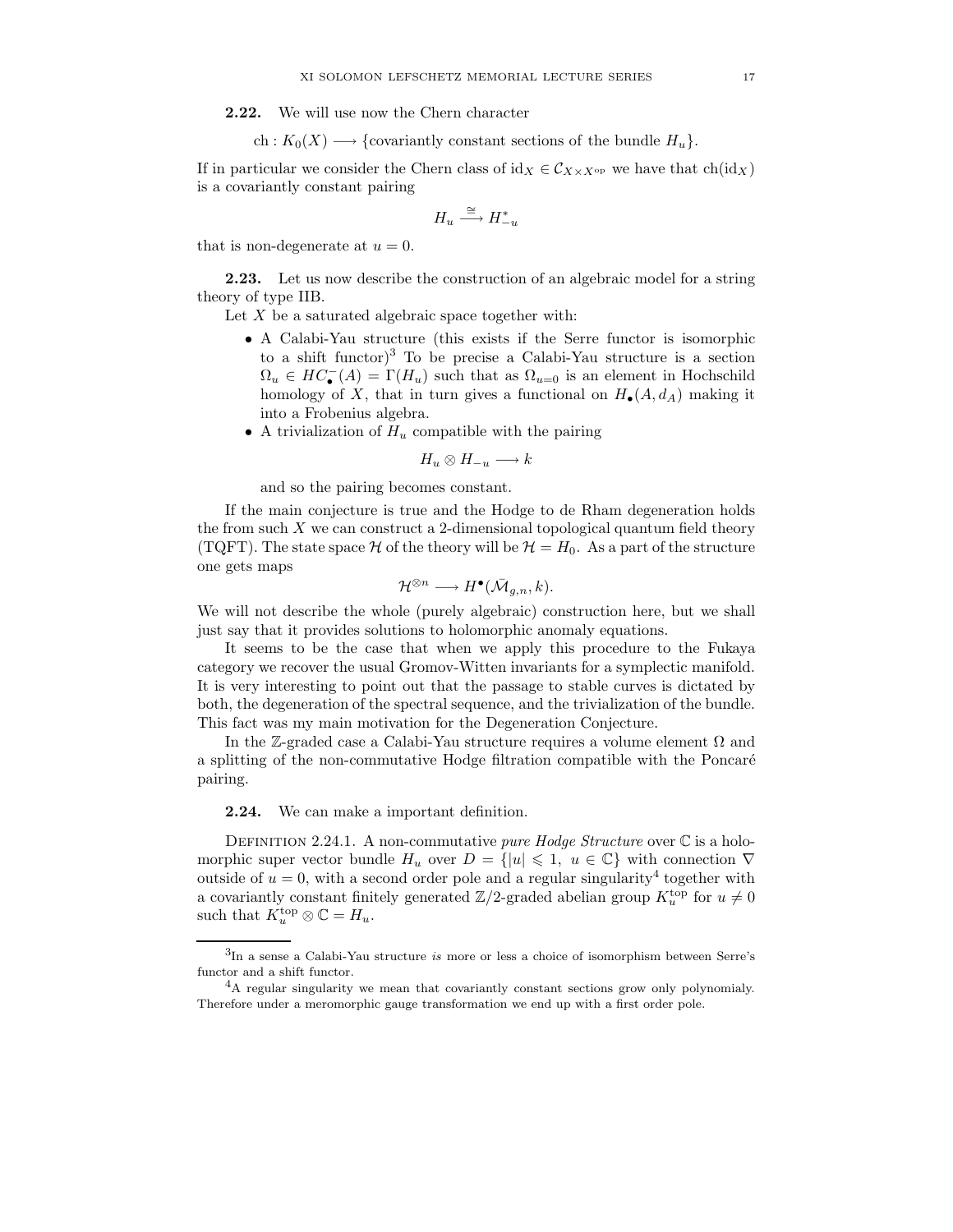**2.25.** Recall that we have a pairing  $H_u \cong H_{-u}^*$ .

DEFINITION 2.25.1. A polarization on  $H_u$  is a covariantly constant pairing

$$
K_u^{\text{top}} \otimes K_{-u}^{\text{top}} \longrightarrow \mathbb{Z}.
$$

Morally this pairing should arise from the Chern character of an endofunctor.

**2.26.** The positivity condition will be defined depending on a radius  $R > 0$ . For this we forget the  $\mathbb{Z}/2$ -grading. Consider the antiholomorphic involution

$$
\sigma_R : \mathbb{C}P^1 \longrightarrow \mathbb{C}P^1
$$

$$
\sigma_R(u) = -\frac{R^2}{\bar{u}}.
$$

and consider  $H_u$ ,  $|u| \le R$  and extend to  $\mathbb{C}P^1$  by

$$
H_{\sigma(u)} \cong \bar{H}_u^*,
$$

on  $|u| = R$  use the pairing and the complex conjugation arising from the lattice. The resulting bundle is denoted by  $H^{\text{global}}$ .

DEFINITION 2.26.1. We say that the positivity condition at  $R > 0$  holds if  $H<sup>global</sup>$  is holomorphically trivial.

If we abuse the letter H and write  $H := \Gamma(\mathbb{C}P^1, H^{\text{global}})$  this space inherits a hermitian positive scalar product. In this setting this is the notion of polarization.

A recent result of C. Sabbah indicates that in the Landau-Ginzburg model this holds for sufficiently small  $R$ , so we have some sort of hidden parameters of scale.

**2.27.** The Non-commutative Hodge Conjecture. Let  $X$  be a saturated space. Consider the map

$$
\mathbb{Q} \otimes \text{Image}(K_0(\mathcal{C}_X) \longrightarrow \Gamma(H_u)) \longrightarrow \mathbb{Q} \otimes \text{Hom}_{\text{NC-Hodge-structures}}(\mathbf{1}, H(X)).
$$

The conjecture says that this map is an isomorphism.

The existence of a polarization in addition to the Hodge conjecture imply that the image of  $K_0(\mathcal{C}_X)$  is

 $K_0(\mathcal{C}_X)$ /numerical equivalence,

where numerical equivalence is the kernel of a pairing

$$
\langle,\rangle:K_0\otimes K_0\longrightarrow\mathbb{R},
$$

given by

$$
\langle \mathcal{E}, \mathcal{F} \rangle = \chi(RHom(\mathcal{E}, \mathcal{F})).
$$

This pairing is neither symmetric nor anti-symmetric, so a priori it could have left and right kernels, but the Serre functor ensures us that they coincide.

**2.28.** We can now go on a la Grothendieck and define a category of noncommutative pure motives. Consider  $X$  a saturated space over  $k$ . We define now

 $\underline{\mathrm{Hom}}(X, Y) = \mathbb{Q} \otimes K_0(\mathrm{Map}(X, Y))/\text{numerical equivalence}.$ 

Ordinarily one takes algebraic cycles of all possible dimensions on the product of two varieties. In our situation we must be careful to add direct summands. This should be equivalent to a category of representations of the projective limit of some reductive algebraic groups over  $k$ . This non-commutative motivic Galois group responsible for such representations that is much larger than usual because of the  $\mathbb{Z}/2$ -gradings.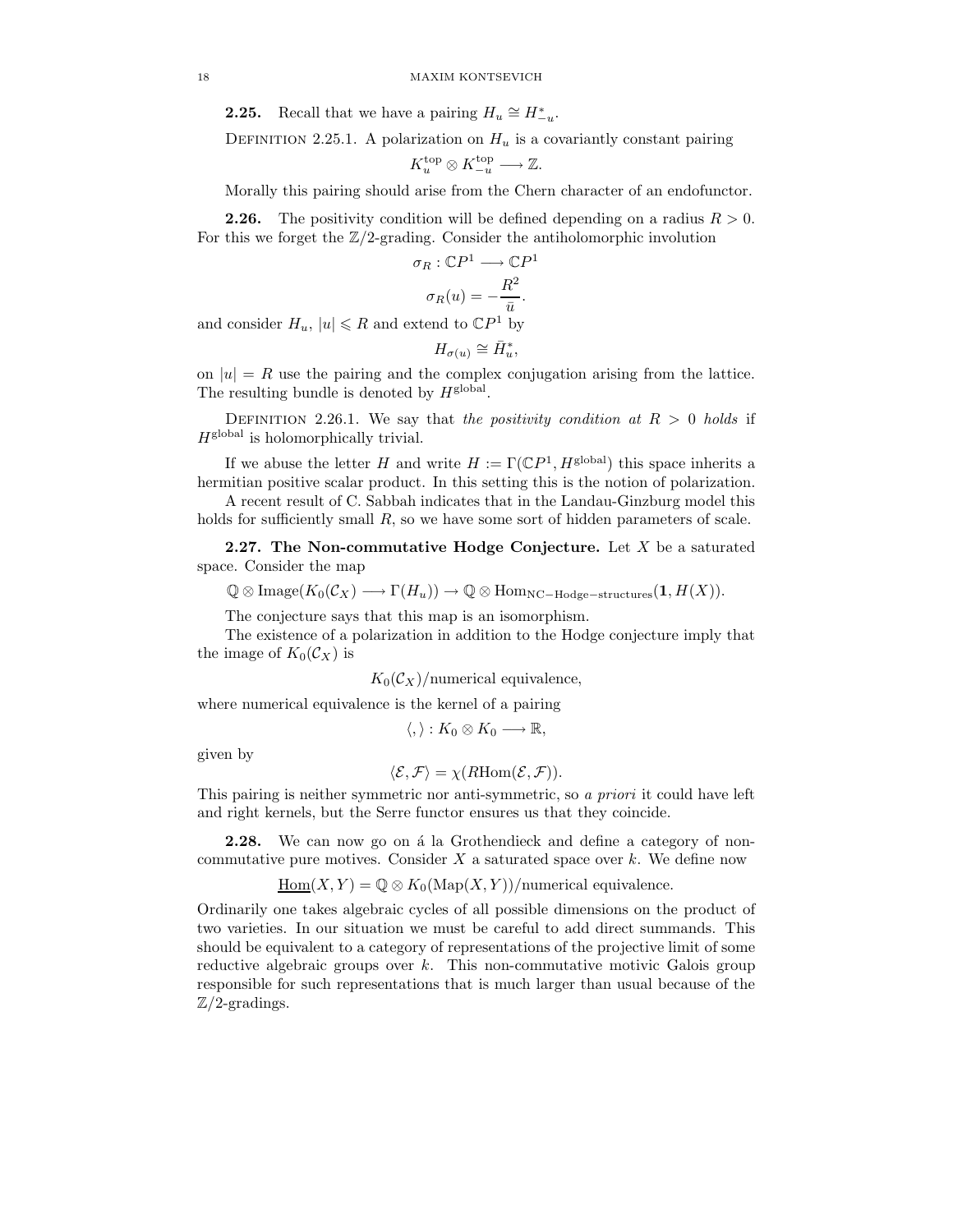2.29. We can also discuss *mixed motives* in this context. They are a replacement of Voedvodski's triangulated category of mixed motives. We start again by considering saturated spaces X but now we want to define a new  $\text{Hom}(X, Y)$ space as the K-theory spectrum of  $\text{Map}(X, Y)$  (an infinite loop space.) We can canonically form the triangulated envelope. Notice that this construction contains ordinary mixed motives for usual varieties modulo the tensoring by  $\mathbb{Z}(1)[2]$ .

2.30. Crystalline cohomology and Euler functors. Consider an algebra A flat over  $\mathbb{Z}_p$  (the *p*-adic integers) and saturated over  $\mathbb{Z}_p$ . We expect a canonical Frobenius isomorphism

$$
{\rm Fr}_p: H^\bullet(C^{\rm red}_\bullet(A,A)((u)),\partial+uB)\stackrel{\cong}{\longrightarrow} H^\bullet(C^{\rm red}_\bullet(A,A)((u)),\partial+uB),
$$

as  $\mathbb{Z}_p((u))$ -modules preserving connections.

Such isomorphism does exists in the commutative case, given a smooth  $X$  over  $\mathbb{Z}_p$  we have

$$
H^{\bullet}(X,\Omega_X;d) \cong H^{\bullet}(X,\Omega_X;pd)
$$

for  $p > \dim X$ .

Using the holonomy of the connection  $\nabla_{\frac{\partial}{\partial u}}$  we can go from u to pu and get an operator  $\mathrm{Fr}_p$  with coefficients in  $\mathbb{Q}_p.$ 

We can state

# **2.31. The non-commutative Weil conjecture.** Let  $\lambda_{\alpha} \in \text{Spec} F_p$  then

- $\bullet\ \lambda\in\bar{\mathbb{Q}}\subset\bar{\mathbb{Q}}_p.$
- For all  $\ell \neq p$ , then  $|\lambda_{\alpha}|_{\ell} = 1$ .
- $|\lambda_{\alpha}|_{\mathbb{C}} = 1.$

**2.32.** For the Landau-Ginzburg model  $X = \mathbb{A}^1$  and  $f = x^2$  we get that the cohomology is 1-dimensional,  $\lambda \in \mathbb{Q}_p$  and

$$
\lambda = \left(\frac{p-1}{2}\right)! \text{ (mod } p),
$$
  

$$
\lambda^4 = 1.
$$

The periods for the Hodge structure are  $\sqrt{2\pi}$ . There is a reasonable hope for the existence of the Frobenius isomorphism (cf. the work of D. Kaledin.)

**2.33.** For every associative algebra A over  $\mathbb{Z}/p$  there is a canonical linear map  $H_0(A, A) \longrightarrow H_0(A, A)$  given by

$$
a\mapsto a^p.
$$

Recall that  $H_0(A, A) = A/[A, A]$ . There are two things to verify, that this map is well defined and that it is linear tThis is a very pleasant exercise). Moreover this map lifts to a map

$$
H_0(A, A) \longrightarrow HC_0^-(A).
$$

There is an explicit formula for this lift. For  $p \geqslant 3$  we have

$$
a \mapsto a^p + \sum_{\substack{n \text{ even, } p-3 \ge n \ge 2 \\ \sum i_{\alpha}=p}} (\text{coefficients}) a^{i_0} \otimes \cdots \otimes a^{i_n} u^{\frac{n-1}{2}} + \left(\frac{p-1}{2}\right)! a^{\otimes p} u^{\frac{p-1}{2}},
$$

where the last coefficient is non-zero.

The formula for  $p = 2$  reads:

$$
a \mapsto a^2 + 1 \otimes a \otimes a \cdot u.
$$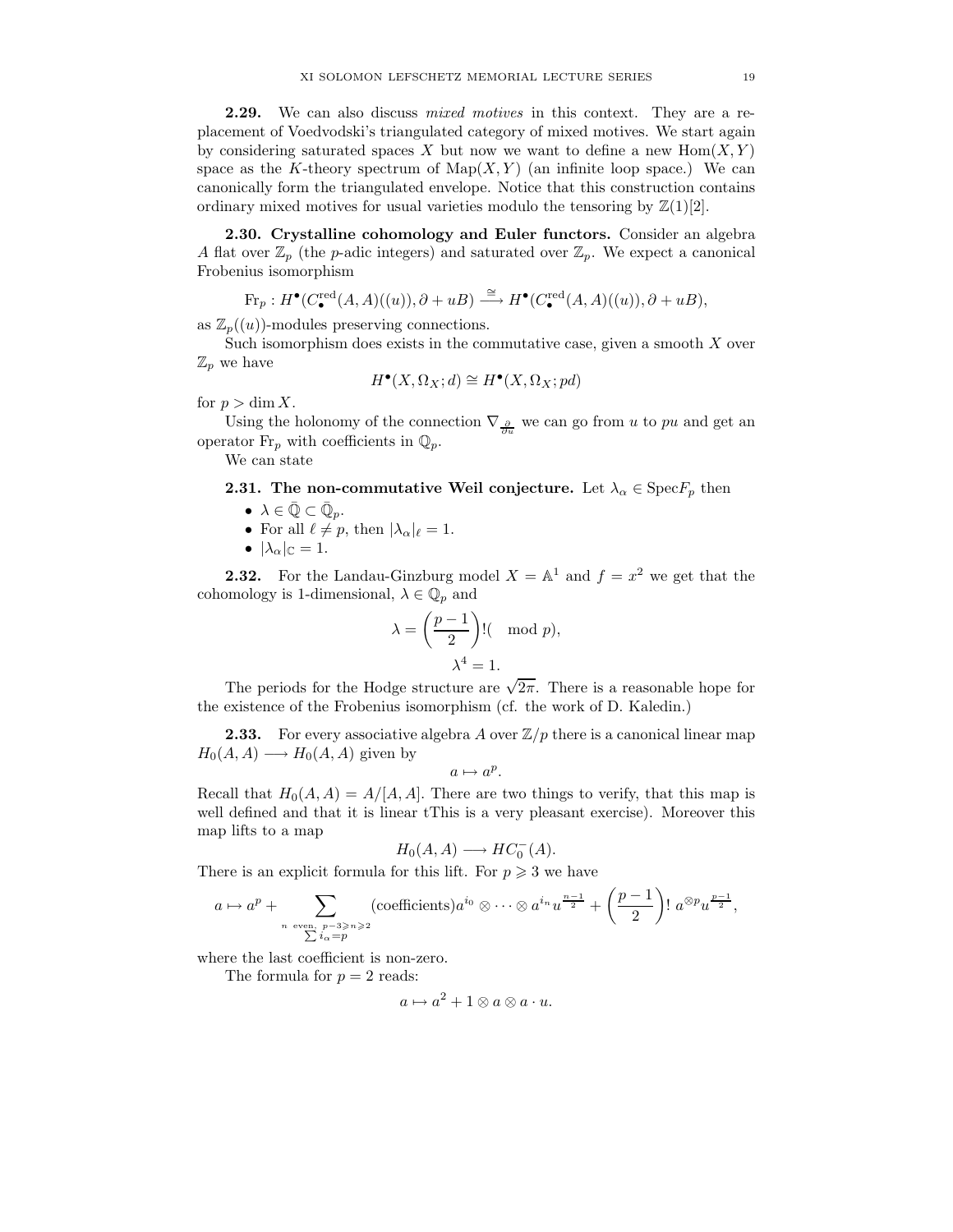#### 20 MAXIM KONTSEVICH

2.34. One can calculate various simple examples and this seems to suggest a potential mechanism for the degeneration of the Hodge-to-de Rham spectral sequence in characteristic  $p > 0$ . The situation is radically different for  $p = 0$ . This mechanism works as follows.

Let us consider polynomials in  $u$ :

$$
H^{\bullet}(C_{\bullet}^{\text{red}}(A, A)[u], \partial + uB).
$$

There is no obvious spectral sequence in this case. What we have is a quasi-coherent sheaf over  $\mathbb{A}^1$  with coordinate u.

In characteristic  $p = 0$  we have that this sheaf vanishes when  $u \neq 0$ , namely  $(C_{\bullet}^{\text{red}}(A, A)[u, u^{-1}], \partial + uB)$  is acyclic (this is an early observation by Connes). So we have everything concentrated in an infinite dimensional stalk at  $u = 0$ , in the form of an infinite Jordan block, plus some finite Jordan blocks. It certainly looks like nothing resembling a vector bundle, it is very singular. The degeneration we seek would mean that we have no finite Jordan blocks. The situation is unfortunately quite involved.

In contrast, in finite characteristic  $p$ , it seems to be the case that the complex  $(C_{\bullet}^{\text{red}}(A, A)[u], \partial + uB)$  is actually a coherent sheaf, and it will look like a vector bundle if the desired spectral sequence degeneration occurs. The following conjecture explains why we obtain a vector bundle.

**2.35. Conjecture.** Let A be an algebra over  $\mathbb{Z}_p$  flat over p. Let  $A_0 = A \otimes \mathbb{Z}/p\mathbb{Z}$ over  $\mathbb{Z}/p\mathbb{Z}$ . Then  $(C_{\bullet}^{\text{red}}(A_0, A_0)[u, u^{-1}], \partial + uB)$  is canonically quasi-isomorphic to  $(C_{\bullet}^{\text{red}}(A_0, A_0)[u, u^{-1}], \partial)$  as  $\mathbb{Z}/p[u, u^{-1}]$ -modules.

In this conjecture there is no finiteness condition at all.

**2.36.** The reason for this is as follows. The complex  $C_{\bullet}^{\text{red}}(A, A)$  admits an obvious increasing filtration

$$
\mathrm{Fil}_{\leqslant n} = A \otimes (A/1)^{\otimes \leqslant n-1} + 1 \otimes (A/1)^{\otimes n}.
$$

Let  $V := A/1[1]$ , on gr(Fil<sub>n</sub>) we have that we can write  $\partial + B$  as:

$$
V^{\otimes n} \xrightarrow{\underbrace{1+\sigma+\cdots+\sigma^{n-1}}}_{1-\sigma} V^{\otimes n}
$$

where  $\sigma$  is the generator of  $\mathbb{Z}/n\mathbb{Z}$  (this would be acyclic in characteristic 0). On the other hand  $\partial$  is simply:

$$
V^{\otimes n} \xrightarrow{1-\sigma} V^{\otimes n}.
$$

For any free  $\mathbb{Z}/p\mathbb{Z}$ -module the above complex gr(Fil) with differential  $\partial + B$  is acyclic if  $(n, p) = 1$ . At the same time if  $n = kp$  the complex is canonically isomorphic to

$$
V^{\otimes k} \xrightarrow{1-\sigma} V^{\otimes k}.
$$

The hope is that some finite calculation of this sort could allow us to go deep into the spectral sequence and prove the desired degeneration.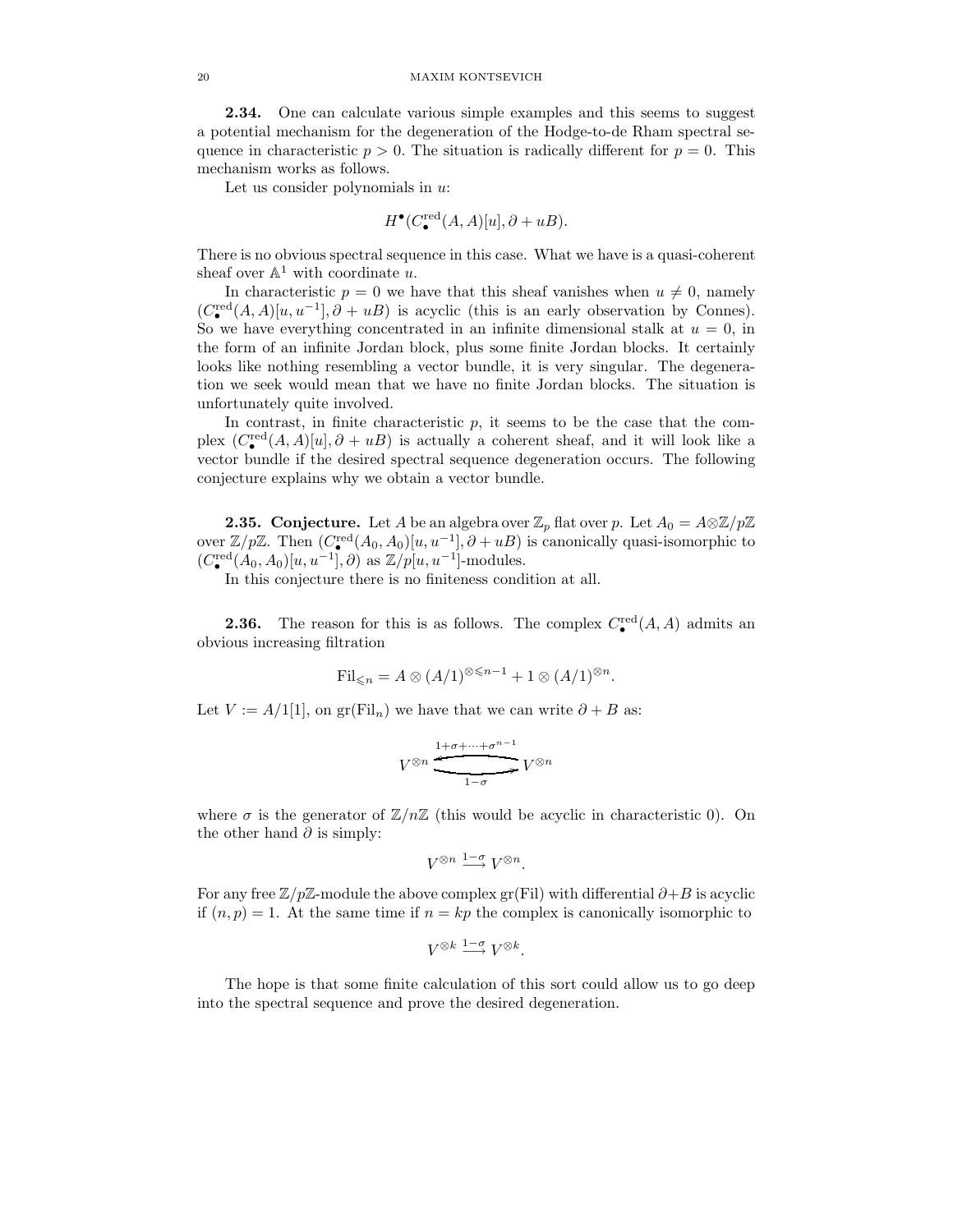2.37. We will finish making some remarks regarding the Weil conjecture. Let A be over  $\mathbb Z$ . It would be reasonable to hope the we can define local L-factors by

$$
L_p(s) = \det \left( 1 - \frac{\text{Fr}_p}{p^s} \right)^{-1},
$$

and we should get a sort of non-commutative L-function. We define for a saturated space  $X$  an  $L$ -function:

$$
L(X) = \prod L_p(s).
$$

This  $L(X)$  should satisfy

- The Riemann hypothesis. Namely its zeroes lie on  $\Re(s) = \frac{1}{2}$ .
- The Beilinson conjectures. They state that the vanishing order and leading coefficients at  $s \in \frac{1}{2}\mathbb{Z}, s \leq 1/2$  are expressed via  $K_{1-2s}(X)$  that should in turn be finite dimensional.

2.38. This L-function differs from the traditional L-function defined as a product over all points of a variety over finite fields  $\mathbb{F}_q$  weighted by  $1/q^s$ . We can imagine an  $L$ -function defined on a saturated space  $X$  as the sum over objects of  $\mathcal{C}_X$  weighted somehow. We do not know the exact form of these weights but we expect them to depend on certain stability condition. Such sums appear in string theory as sums over D-branes (for example in the calculation of the entropy of a black hole [14]). It is reasonable to imagine that there is a big non-commutative L-function one of whose limiting cases is arithmetic while the other is topological string theory.

## References

- 1. A. A. Beĭlinson, Coherent sheaves on  $\mathbf{P}^n$  and problems in linear algebra, Funktsional. Anal. i Prilozhen. 12 (1978), no. 3, 68–69. MR MR509388 (80c:14010b)
- 2. A. Bondal and M. van den Bergh, Generators and representability of functors in commutative and noncommutative geometry, Mosc. Math. J.  $3$  (2003), no. 1, 1–36, 258. MR **MR1996800** (2004h:18009)
- 3. Alain Connes, Noncommutative geometry, Academic Press Inc., San Diego, CA, 1994. MR MR1303779 (95j:46063)
- 4. B. L. Feĭgin and B. L. Tsygan, Additive K-theory and crystalline cohomology, Funktsional. Anal. i Prilozhen. 19 (1985), no. 2, 52–62, 96. MR MR800920 (88e:18008)
- 5. Ezra Getzler, Cartan homotopy formulas and the Gauss-Manin connection in cyclic homology, Quantum deformations of algebras and their representations (Ramat-Gan, 1991/1992; Rehovot, 1991/1992), Israel Math. Conf. Proc., vol. 7, Bar-Ilan Univ., Ramat Gan, 1993, pp. 65–78. MR MR1261901 (95c:19002)
- 6. G. Hochschild, Bertram Kostant, and Alex Rosenberg, Differential forms on regular affine algebras, Trans. Amer. Math. Soc. 102 (1962), 383-408. MR MR0142598 (26  $\#167$ )
- 7. D. Kaledin, Non-commutative cartier operator and Hodge-to-de Rham degeneration, arXiv:math.AG/0511665v1.
- 8. S. S. Mon-commutative Hodge-to-de Rham degeneration via the method of Deligne-Illusie, arXiv:math.KT/0611623v2.
- 9. M. Kontsevich and Y. Soibelman, Notes on  $A_{\infty}$ -algebras,  $A_{\infty}$ -categories and noncommutative geometry. i, arXiv:math.RA/0606241.
- 10. Maxim Kontsevich, Deformation quantization of algebraic varieties, Lett. Math. Phys. 56 (2001), no. 3, 271–294, EuroConf'erence Mosh'e Flato 2000, Part III (Dijon). MR1855264 (2002j:53117).
- 11. D. O. Orlov, Triangulated categories of singularities and D-branes in Landau-Ginzburg models, Tr. Mat. Inst. Steklova 246 (2004), no. Algebr. Geom. Metody, Svyazi i Prilozh., 240–262. MR MR2101296 (2006i:81173)